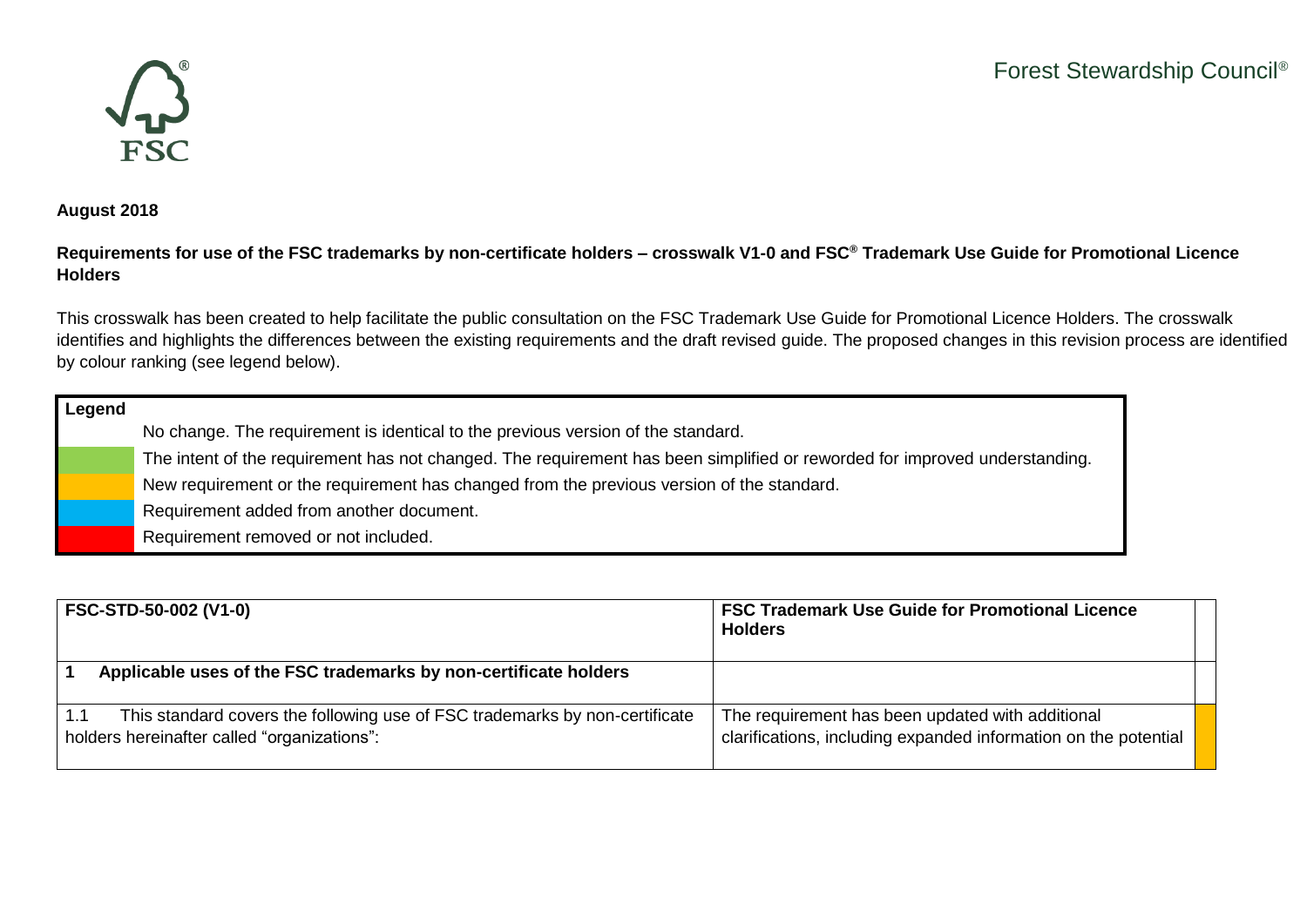| a)<br>b)<br>C)<br>d) | Promotional use by organizations that, according to the standard FSC-STD-40-<br>004, are not required to have FSC certification (e.g. for promoting FSC<br>products or promoting FSC as a system)<br>For educational or research purposes<br>By media organizations (e.g. on press releases, TV commercials)<br>Promotion of certification services by certification bodies and their affiliate<br>offices. | licensees eligible for a trademark license agreement (page<br>4).                                                                                    |
|----------------------|-------------------------------------------------------------------------------------------------------------------------------------------------------------------------------------------------------------------------------------------------------------------------------------------------------------------------------------------------------------------------------------------------------------|------------------------------------------------------------------------------------------------------------------------------------------------------|
| $2^{\circ}$          | <b>General requirements</b>                                                                                                                                                                                                                                                                                                                                                                                 |                                                                                                                                                      |
|                      | 2.1 The Forest Stewardship Council A.C (FSC) is the owner of three trademarks:<br>The FSC "checkmark and tree" logo (hereinafter: the "FSC Logo")<br>The initials "FSC"<br>The name "Forest Stewardship Council".                                                                                                                                                                                           | Graphics included as visual representations of the FSC<br>trademarks and 'Forests For All Forever' trademarks added<br>from FSC-ADV-50-004 (page 6). |
| $2.2\phantom{0}$     | The FSC trademarks shall not be used in a way that could cause confusion,<br>misinterpretation or loss of credibility to the FSC certification scheme.                                                                                                                                                                                                                                                      | These requirements have been reworded with more positive<br>and proactive language (pages 22 and 23).                                                |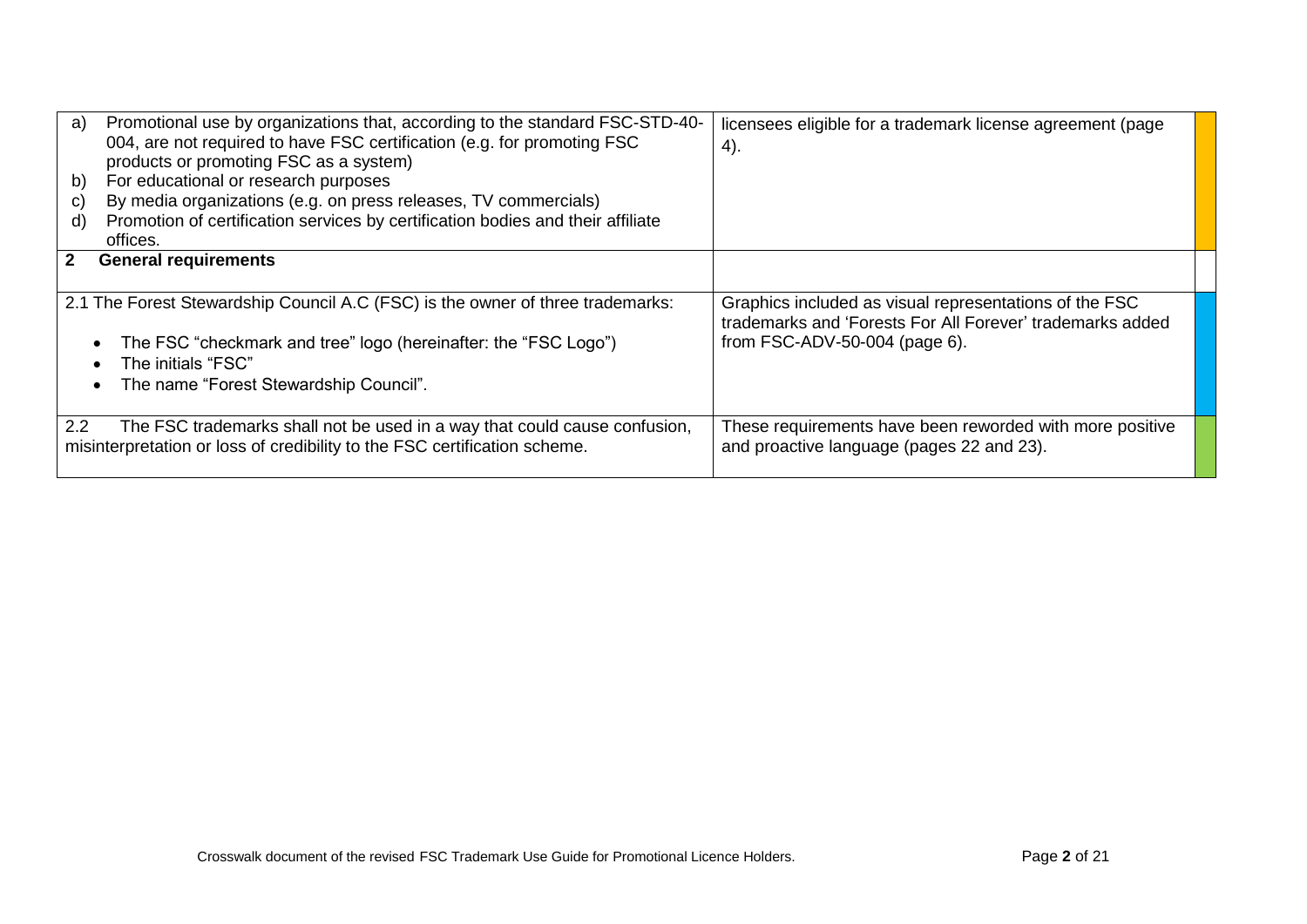| 2.3<br>FSC certified products to be promoted shall carry the FSC on-product label.<br>Exceptions to this rule shall be determined on a case-by-case basis by the FSC<br>International.                                            | The exception to the requirement has been removed (page<br>$(15)$ .                                                     |
|-----------------------------------------------------------------------------------------------------------------------------------------------------------------------------------------------------------------------------------|-------------------------------------------------------------------------------------------------------------------------|
| The name "Forest Stewardship Council" in the organization's materials shall<br>2.4<br>not be replaced by a translation.                                                                                                           | This requirement has been reworded to clarify and simplify,<br>and a text example added (page 14).                      |
| NOTE: A translation of the name can be included in brackets but it shall not replace<br>the words "Forest Stewardship Council".                                                                                                   |                                                                                                                         |
| 2.5<br>The FSC trademarks shall not be used together with the marks of other<br>forest certification schemes in a way that implies equivalence or that is<br>disadvantageous to the FSC trademarks in terms of size or placement. | This requirement has been reworded to clarify and simplify,<br>and an example added (page 23).                          |
| FSC reserves the right to suspend or terminate the license agreement if the<br>2.6<br>organization fails to comply with the FSC trademark requirements as set out in this<br>standard.                                            | These requirements have been expanded with a legal<br>statement (page 23).                                              |
| The interpretation of the requirements in this standard is at the sole<br>2.7<br>discretion of FSC.                                                                                                                               |                                                                                                                         |
| Applying to use the FSC trademarks<br>3                                                                                                                                                                                           |                                                                                                                         |
| 3.1 Organizations wishing to obtain permission to use the FSC trademarks shall<br>apply to:                                                                                                                                       | The intent of this requirement has not changed. It has been<br>simplified/reworded for improved understanding (page 4). |
| a) Their national or regional Trademark Service Provider (TSP) or                                                                                                                                                                 |                                                                                                                         |
| b) In the absence of a TSP, the FSC International.                                                                                                                                                                                |                                                                                                                         |
| NOTE: In case of doubt, the organization is advised to contact FSC International for<br>further information.                                                                                                                      |                                                                                                                         |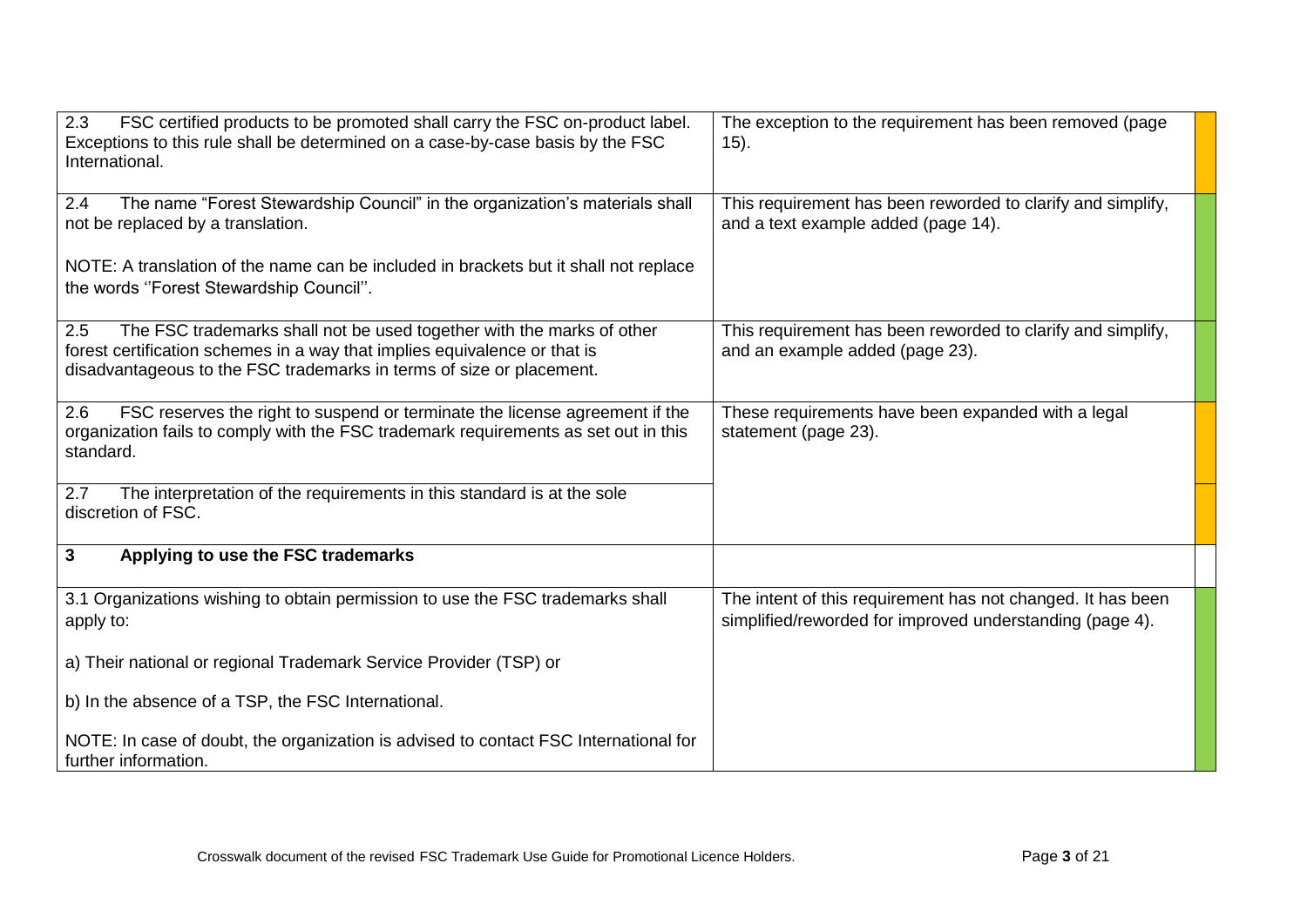| The requirement has changed from the previous version of<br>3.2 Organizations that want to make commercial use of the FSC trademarks shall<br>the standard (page 4), and the note regarding Certification<br>sign a Trademark License Agreement (TLA) with a TSP or with FSC International,<br>bodies and their affiliate offices has been removed.<br>as applicable. Educational or research organizations and media are not required to<br>sign a TLA for the use of FSC trademarks.<br>NOTE: The use of the FSC trademarks by Certification Bodies and their affiliate<br>offices is covered under the Accreditation Agreement in connection with the TLA. |  |
|---------------------------------------------------------------------------------------------------------------------------------------------------------------------------------------------------------------------------------------------------------------------------------------------------------------------------------------------------------------------------------------------------------------------------------------------------------------------------------------------------------------------------------------------------------------------------------------------------------------------------------------------------------------|--|
| 3.3 Multinational organizations or groups of companies under the same ownership<br>These requirements have been removed. Requirements                                                                                                                                                                                                                                                                                                                                                                                                                                                                                                                         |  |
| can choose one of the following options:<br>identified as FSC internal procedures are removed and will<br>be included in an internal operating procedure document,                                                                                                                                                                                                                                                                                                                                                                                                                                                                                            |  |
| a) To sign an individual TLA with a TSP in each country of operation<br>thus removing information from the standard that promotional<br>license holders do not need.                                                                                                                                                                                                                                                                                                                                                                                                                                                                                          |  |
| b) To sign a single TLA for the whole group with the TSP of the country where the                                                                                                                                                                                                                                                                                                                                                                                                                                                                                                                                                                             |  |
| mother company is located or as assigned by the FSC International.                                                                                                                                                                                                                                                                                                                                                                                                                                                                                                                                                                                            |  |
| 3.4 A holding or mother company (which is not required to be FSC certified) that                                                                                                                                                                                                                                                                                                                                                                                                                                                                                                                                                                              |  |
| owns several certified companies or where certified branches of the same company<br>do not have a common license code, shall either seek approval from their CBs or                                                                                                                                                                                                                                                                                                                                                                                                                                                                                           |  |
| shall sign a TLA for promotional purposes (e.g. the development of marketing                                                                                                                                                                                                                                                                                                                                                                                                                                                                                                                                                                                  |  |
| materials for the whole group) under the following conditions:                                                                                                                                                                                                                                                                                                                                                                                                                                                                                                                                                                                                |  |
| (a) The TLA shall be signed with or as assigned by the FSC International.                                                                                                                                                                                                                                                                                                                                                                                                                                                                                                                                                                                     |  |
| (b) Where the subsidiaries use promotional materials produced by the holding or                                                                                                                                                                                                                                                                                                                                                                                                                                                                                                                                                                               |  |
| mother company, they shall keep a copy of the trademark approval from the                                                                                                                                                                                                                                                                                                                                                                                                                                                                                                                                                                                     |  |
| mother company in case it is requested by their certification bodies (CBs).                                                                                                                                                                                                                                                                                                                                                                                                                                                                                                                                                                                   |  |
| (c) Where there are both certified and non-certified operations, the trademarks                                                                                                                                                                                                                                                                                                                                                                                                                                                                                                                                                                               |  |
| shall not be used in such a way as to seem to apply to the non-certified                                                                                                                                                                                                                                                                                                                                                                                                                                                                                                                                                                                      |  |
| operations or to the company as a whole.                                                                                                                                                                                                                                                                                                                                                                                                                                                                                                                                                                                                                      |  |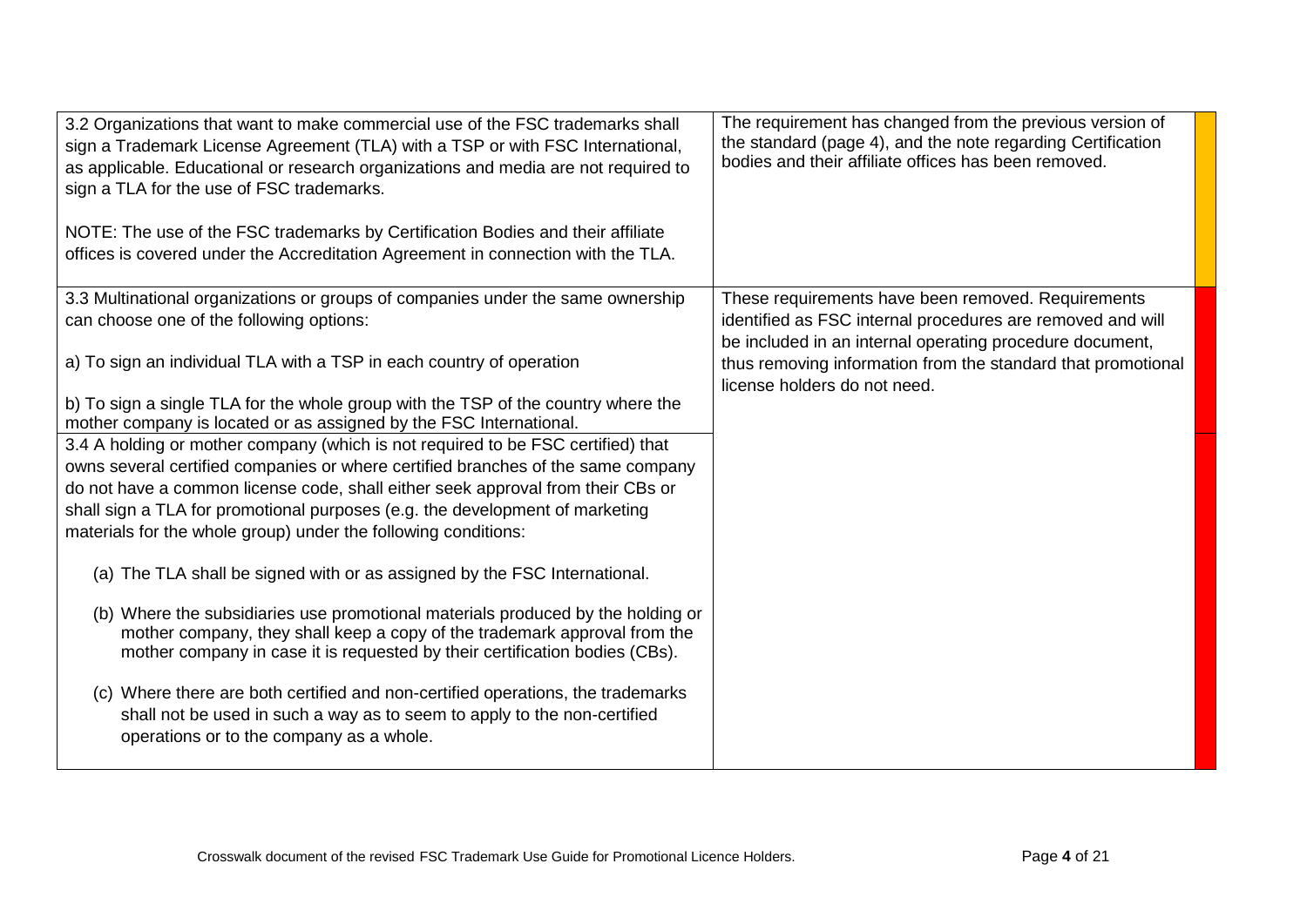| 3.5 Upon signing the TLA, the organization will receive an individual license code,<br>which shall be included in all future uses of the FSC trademarks. The organization<br>shall not use their supplier's code for promotional purposes.                                                                                                                                                                                                                                                                                                                | These requirements have not changed, but have been<br>reworded for clarity (pages 5 and 23).                                                                                                                                                                                                                                                                                                                                                                                                                                                                                                                                                               |
|-----------------------------------------------------------------------------------------------------------------------------------------------------------------------------------------------------------------------------------------------------------------------------------------------------------------------------------------------------------------------------------------------------------------------------------------------------------------------------------------------------------------------------------------------------------|------------------------------------------------------------------------------------------------------------------------------------------------------------------------------------------------------------------------------------------------------------------------------------------------------------------------------------------------------------------------------------------------------------------------------------------------------------------------------------------------------------------------------------------------------------------------------------------------------------------------------------------------------------|
| 3.6 The organization shall submit artwork of all new reproductions of FSC<br>trademarks for approval to their TSP or to FSC International, as applicable, unless<br>stated otherwise. Repeated uses may not require pre-approval if, in the opinion of<br>the TSP or FSC International, the license holder has demonstrated a record of<br>correct use. In this case, an agreement shall be made for periodic review.                                                                                                                                     | The requirement for submitting all new reproductions has not<br>changed but has been reworded for clarity. There are<br>additional requirements regarding promotional licence<br>holders who do not require pre-approval for their promotional<br>materials (page 21).                                                                                                                                                                                                                                                                                                                                                                                     |
| $\overline{\mathbf{4}}$<br>Use of the FSC trademarks for promotion of FSC certified products                                                                                                                                                                                                                                                                                                                                                                                                                                                              |                                                                                                                                                                                                                                                                                                                                                                                                                                                                                                                                                                                                                                                            |
| 4.1<br>Organizations wishing to promote FSC certified products shall:<br>Submit the artwork of the promotional material for approval to their TSP (or to<br>a)<br>FSC International as applicable)<br>Provide evidence that the product is FSC certified. The evidence shall be in<br>b)<br>the form of invoices, delivery documents or the equivalent issued by the FSC<br>certified supplier showing the chain of custody certification number of the supplier<br>along with adequate FSC sales claims clearly indicating which products are certified. | The requirement for submitting all artwork has not changed.<br>The criteria for providing evidence have been simplified<br>whereby organizations can initially submit a list of their<br>certified suppliers and they will need to submit additional<br>evidence that the product is FSC certified only if requested to<br>do so. This includes the possibility for the licensee to no<br>longer submit documentation to their trademark service<br>provider, the decision is made by the national office. There<br>are also conditions under which a licensee can be exempt<br>from the requirement to source directly from an FSC-certified<br>supplier. |
|                                                                                                                                                                                                                                                                                                                                                                                                                                                                                                                                                           | In addition, there is a new requirement that licensees who<br>wish to make ecosystems services claims on FSC 100%<br>labelled products must submit the forest management<br>certificate number along with their evidence (page 21).                                                                                                                                                                                                                                                                                                                                                                                                                        |
| $5\phantom{1}$<br>Use of FSC trademarks for educational or research purposes                                                                                                                                                                                                                                                                                                                                                                                                                                                                              |                                                                                                                                                                                                                                                                                                                                                                                                                                                                                                                                                                                                                                                            |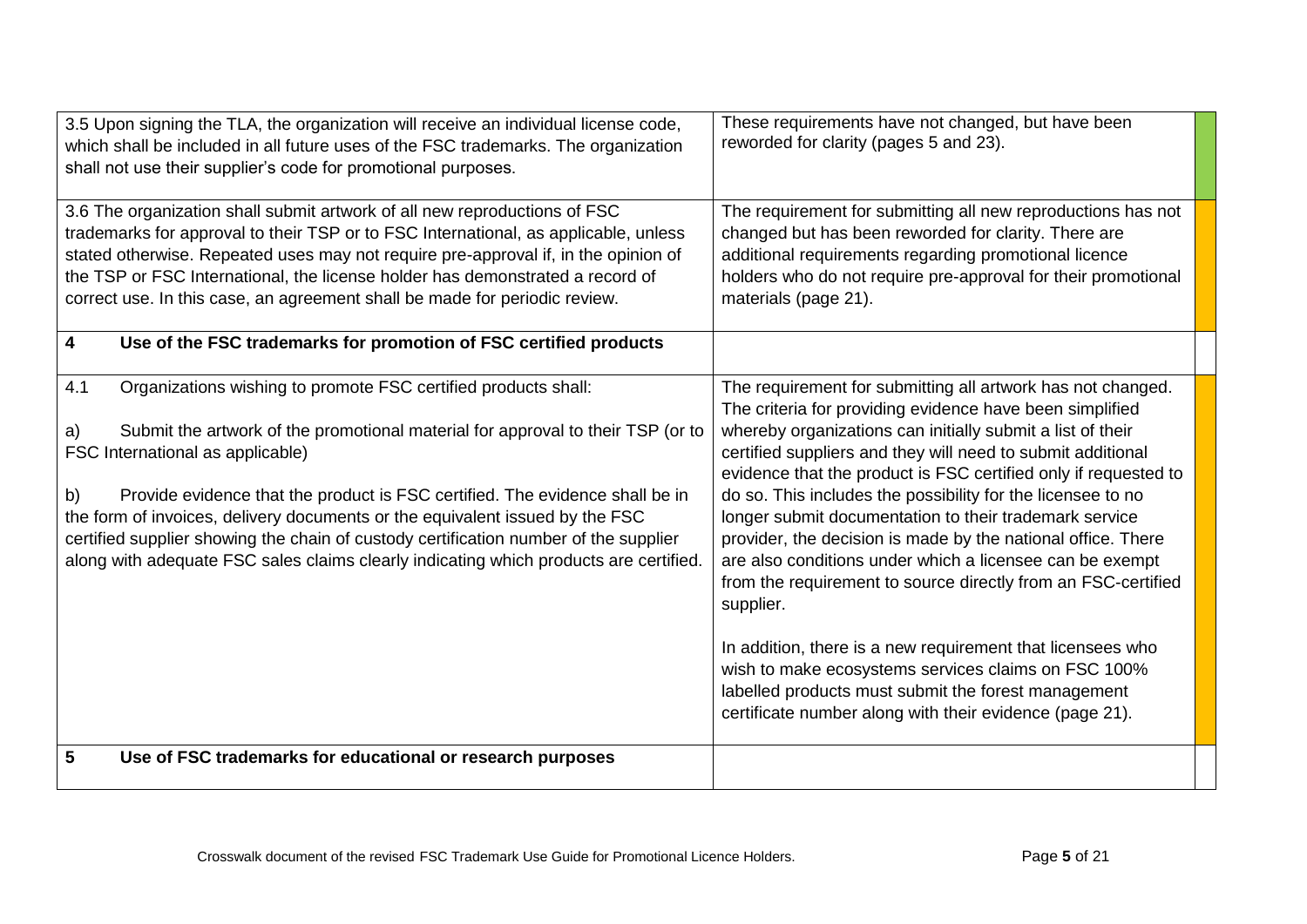| 5.1<br>Organizations wishing to use the FSC trademarks for educational or research<br>purposes are not required to sign a TLA. They shall, however, request permission to<br>use the FSC trademarks from a TSP or from the FSC International.                                                       | There is no change to this requirement, but it has been<br>reworded, media organizations have been added, and with<br>advice to contact FSC for further information (page 4).                                                                                             |
|-----------------------------------------------------------------------------------------------------------------------------------------------------------------------------------------------------------------------------------------------------------------------------------------------------|---------------------------------------------------------------------------------------------------------------------------------------------------------------------------------------------------------------------------------------------------------------------------|
| Each permission to use the FSC trademarks will be granted for a single use<br>5.2<br>only. Educational and research organizations are requested to sign and return an<br>acknowledgment of receipt of the FSC trademarks upon delivery.                                                             | This requirement has been removed. Requirements identified<br>as FSC internal procedures are removed and will be included<br>in an internal operating procedure document, thus removing<br>information from the standard that promotional licence<br>holders do not need. |
| 6<br>Use of FSC trademarks by consultants, training companies and<br>investment organizations                                                                                                                                                                                                       |                                                                                                                                                                                                                                                                           |
| Commercial organizations offering training regarding FSC systems and<br>6.1<br>consultants shall sign a TLA to obtain permission to use the FSC trademarks in<br>training materials and the FSC promotional panel for promotional purposes.                                                         | These requirements have not changed but have been<br>reworded for clarification of the eligibility and use of the FSC<br>trademarks for consultants, training companies, and<br>investment organizations (pages 4 and 10).                                                |
| 6.1.2 They shall not imply that FSC endorses any training unless agreed<br>otherwise and shall take full responsibility for the accuracy of any reference<br>to FSC. A disclaimer shall be included: "FSC is not responsible for the<br>content of any training offered by [name of organization]". |                                                                                                                                                                                                                                                                           |
| Investment organizations shall sign a TLA to obtain permission to use the<br>6.2<br>FSC trademarks and FSC promotional panel for promotional purposes when<br>promoting investment products for FSC certified forests.                                                                              |                                                                                                                                                                                                                                                                           |
| 6.2.1 Any claims by investment organizations shall be accompanied by a<br>disclaimer "FSC is not responsible for and does not endorse any financial<br>claims on returns on investments".                                                                                                           |                                                                                                                                                                                                                                                                           |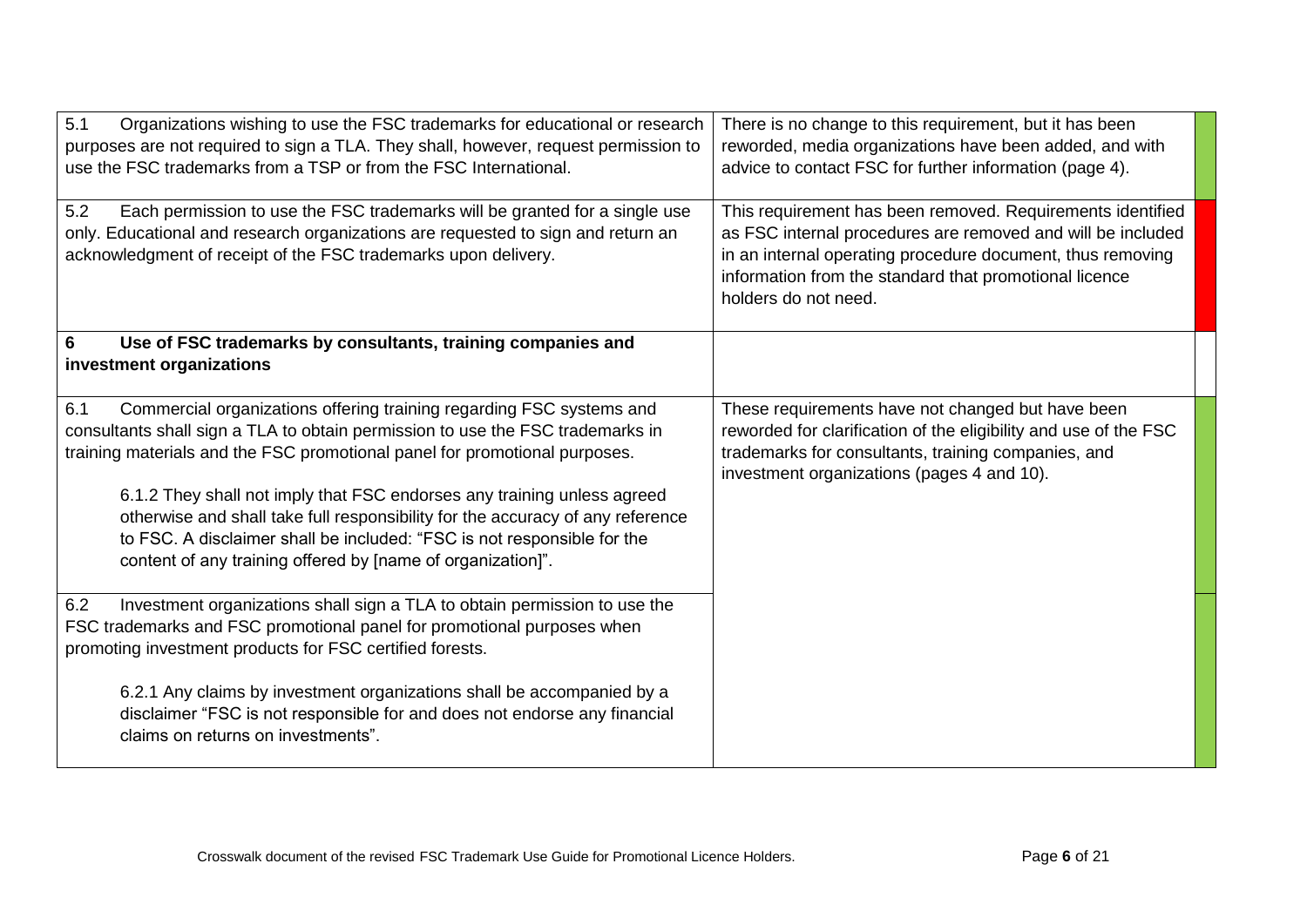| $\overline{7}$<br>Use of the FSC trademarks by media organizations                                                                                                                                                                                                                                     |                                                                                                                                                                               |
|--------------------------------------------------------------------------------------------------------------------------------------------------------------------------------------------------------------------------------------------------------------------------------------------------------|-------------------------------------------------------------------------------------------------------------------------------------------------------------------------------|
| Media organizations are not required to sign a TLA. They are free to use the<br>7.1<br>FSC trademarks if the information is not incorrect.                                                                                                                                                             | This requirement has been reworded, and media<br>organizations are advised to contact FSC for further<br>information (page 4).                                                |
| A TSP or FSC International will provide the FSC trademarks to media<br>7.2<br>organizations on request.                                                                                                                                                                                                | Requirement removed. Requirements identified as FSC<br>internal procedures are removed and these will be included in<br>an internal operating procedure document.             |
| 8<br>Promotional use by certification bodies (CBs) and their affiliate offices                                                                                                                                                                                                                         |                                                                                                                                                                               |
| The use of the FSC trademarks by CBs and their affiliate offices shall be<br>8.1<br>approved by a trained CB trademark approver or sent directly to FSC International.                                                                                                                                 | These requirements have been removed, having been<br>identified as information that promotional licence holders do<br>not need. Requirements for the use of FSC trademarks by |
| The CB shall only advertise or promote services or activities that are within<br>8.2<br>the scope of their FSC accreditation.                                                                                                                                                                          | certification bodies and their affiliate offices will be placed in a<br>separated document.                                                                                   |
| The trademark license code shall be used on FSC certificates and in any<br>8.3<br>publicity, training materials or documents issued by the CB in connection with FSC<br>certification.                                                                                                                 |                                                                                                                                                                               |
| Where a CB has affiliate offices deliver certification services on its behalf,<br>8.4<br>every use of the FSC trademarks or reference to FSC in promotional materials shall<br>visibly feature the words "delivering FSC certification services in association with<br>[name of CB]" on the materials. |                                                                                                                                                                               |
| Only CBs are authorized to use the FSC trademarks (e.g. the FSC<br>8.5<br>promotional panel) on their business cards together with the following statement:<br>"FSC® accredited certification body".                                                                                                   |                                                                                                                                                                               |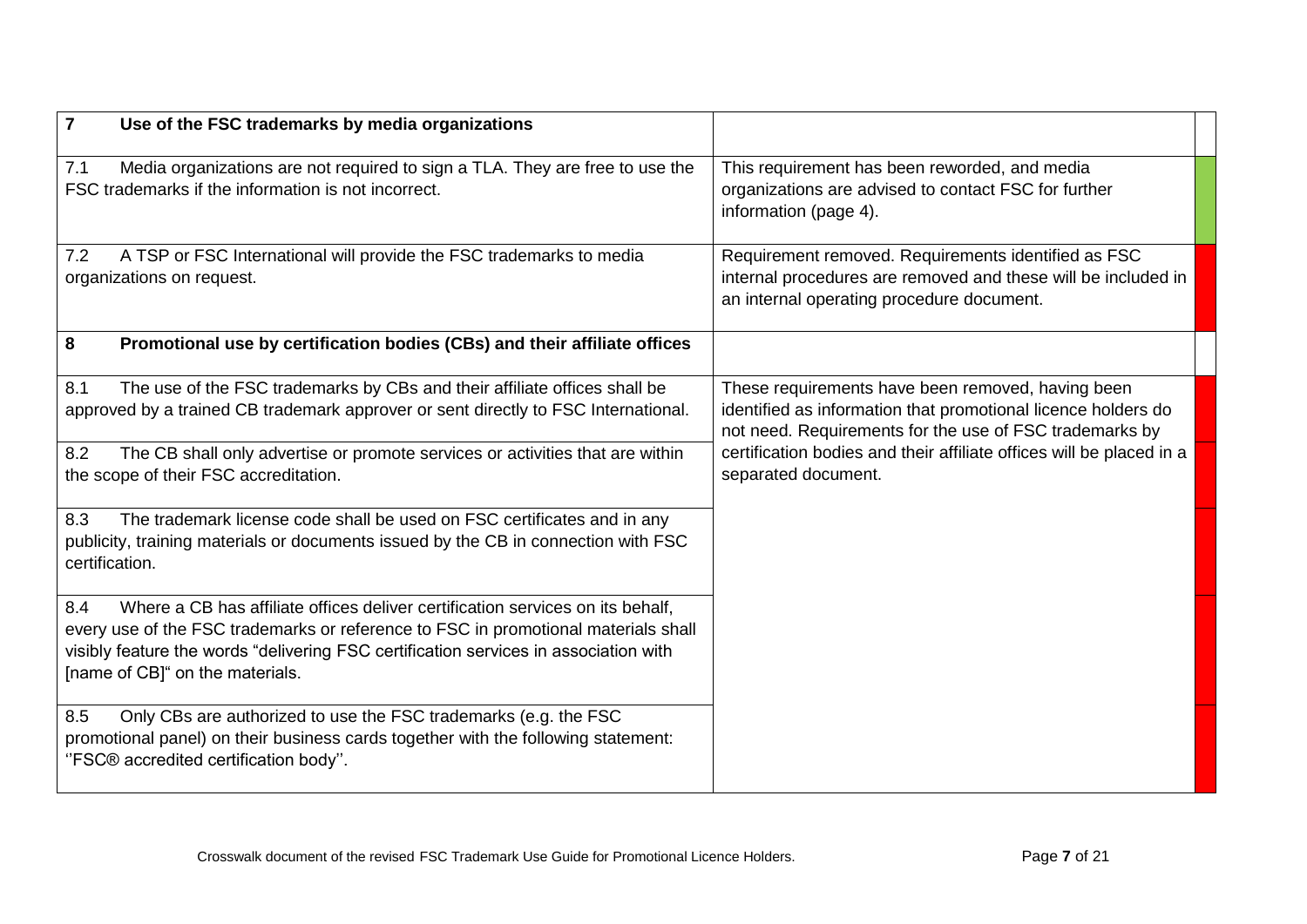| 9<br>Graphical requirements for use of the FSC trademarks                                                                                                                                                                                                          |                                                                                                                       |
|--------------------------------------------------------------------------------------------------------------------------------------------------------------------------------------------------------------------------------------------------------------------|-----------------------------------------------------------------------------------------------------------------------|
| 9.1<br>The organization shall use the following FSC design, as applicable:                                                                                                                                                                                         | This requirement has been reworded for clarity. Alternative<br>layouts are permissible as long as all the compulsory  |
| Organizations that are granted a license code shall use the elements of the<br>a)<br>FSC promotional panel. Promotional panel graphics and texts can be found in                                                                                                   | elements are featured on the promotional materials. This<br>requirement has also been updated to include the 'Forests |
| Figure 1. Alternative layouts may be approved by agreement with the TSP or the<br>FSC International, as applicable. The promotional statement and website address                                                                                                  | For All Forever' mark and its elements (page 8).                                                                      |
| may be omitted for space reasons.                                                                                                                                                                                                                                  | References to educational, research, and media<br>organizations and licence codes have been removed.                  |
| Educational, research and media organizations are not granted a license<br>b)<br>code and shall use the FSC logo as shown in Figure 2.                                                                                                                             |                                                                                                                       |
| Figure 1: The FSC promotional panel and its elements                                                                                                                                                                                                               |                                                                                                                       |
| The FSC checkmark and tree logo                                                                                                                                                                                                                                    |                                                                                                                       |
| The FSC website address www.fsc.org<br>www.fsc.org<br>(or TSP website)<br><b>FSC® N000000</b>                                                                                                                                                                      |                                                                                                                       |
| The license code (where required), in the<br>format FSC <sup>®</sup> N###### (as assigned)<br>The mark of<br>The promotional statement "The mark of<br>responsible forestry<br>responsible forestry", or other text as approved<br>by the TSP or FSC International |                                                                                                                       |
|                                                                                                                                                                                                                                                                    |                                                                                                                       |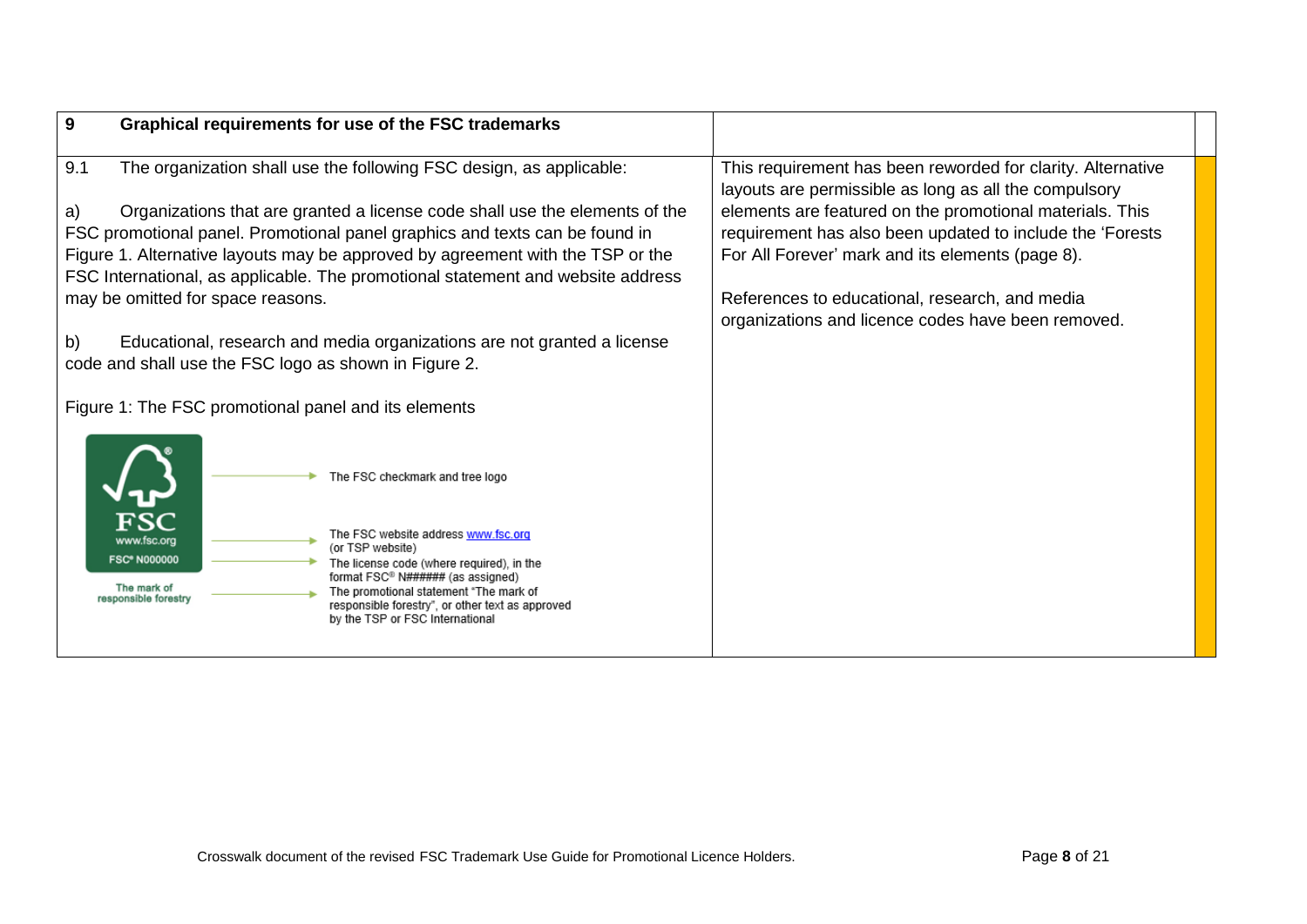| Figure 2: The FSC logo<br><b>V-ک</b><br>FSC                                                                                                                                                                                                                                                                                                                                                                                                                           |                                                                                                                                                                                                                                                                                  |
|-----------------------------------------------------------------------------------------------------------------------------------------------------------------------------------------------------------------------------------------------------------------------------------------------------------------------------------------------------------------------------------------------------------------------------------------------------------------------|----------------------------------------------------------------------------------------------------------------------------------------------------------------------------------------------------------------------------------------------------------------------------------|
| The promotional statement "The mark of responsible forestry" should be<br>9.2<br>used with the FSC promotional panel and FSC logo. However, it may be omitted for<br>space reasons or when FSC is defined or explained in the accompanying text.                                                                                                                                                                                                                      | The intent of this requirement has not changed, but it has<br>been reworded (page 8).                                                                                                                                                                                            |
| Where the FSC trademarks are being used to identify specific certified<br>9.3<br>products in a catalogue or on a website, the promotional panel may appear only<br>once. A clarifying statement such as "Look for FSC certified products" shall be<br>included when the products are not all on the same page as the promotional panel.<br>Each certified product shall be individually identified, using one of the FSC<br>trademarks (i.e. logo, name or initials). | The intent of this requirement has not changed. It has been<br>simplified/reworded with added visual examples. There is<br>additional guidance on how to use the trademarks in digital<br>promotional materials (e.g. websites), social media, and on<br>products (pages 16-18). |
| <b>FSC trademarks in text</b><br>10                                                                                                                                                                                                                                                                                                                                                                                                                                   |                                                                                                                                                                                                                                                                                  |
| In text or on small items where the use of the promotional panel or the FSC<br>10.1<br>logo is not possible, minimal elements ('FSC®' or 'Forest Stewardship Council™' in<br>proximity to the license code) may be used.                                                                                                                                                                                                                                              | This requirement has been removed.                                                                                                                                                                                                                                               |
| Only the FSC trademark artwork and promotional statement provided in this<br>10.2<br>standard shall be used in promotional materials. If an organization wishes to include                                                                                                                                                                                                                                                                                            | This has changed: the guide now lists additional standardized<br>promotional statements for use on promotional materials<br>(page 9).                                                                                                                                            |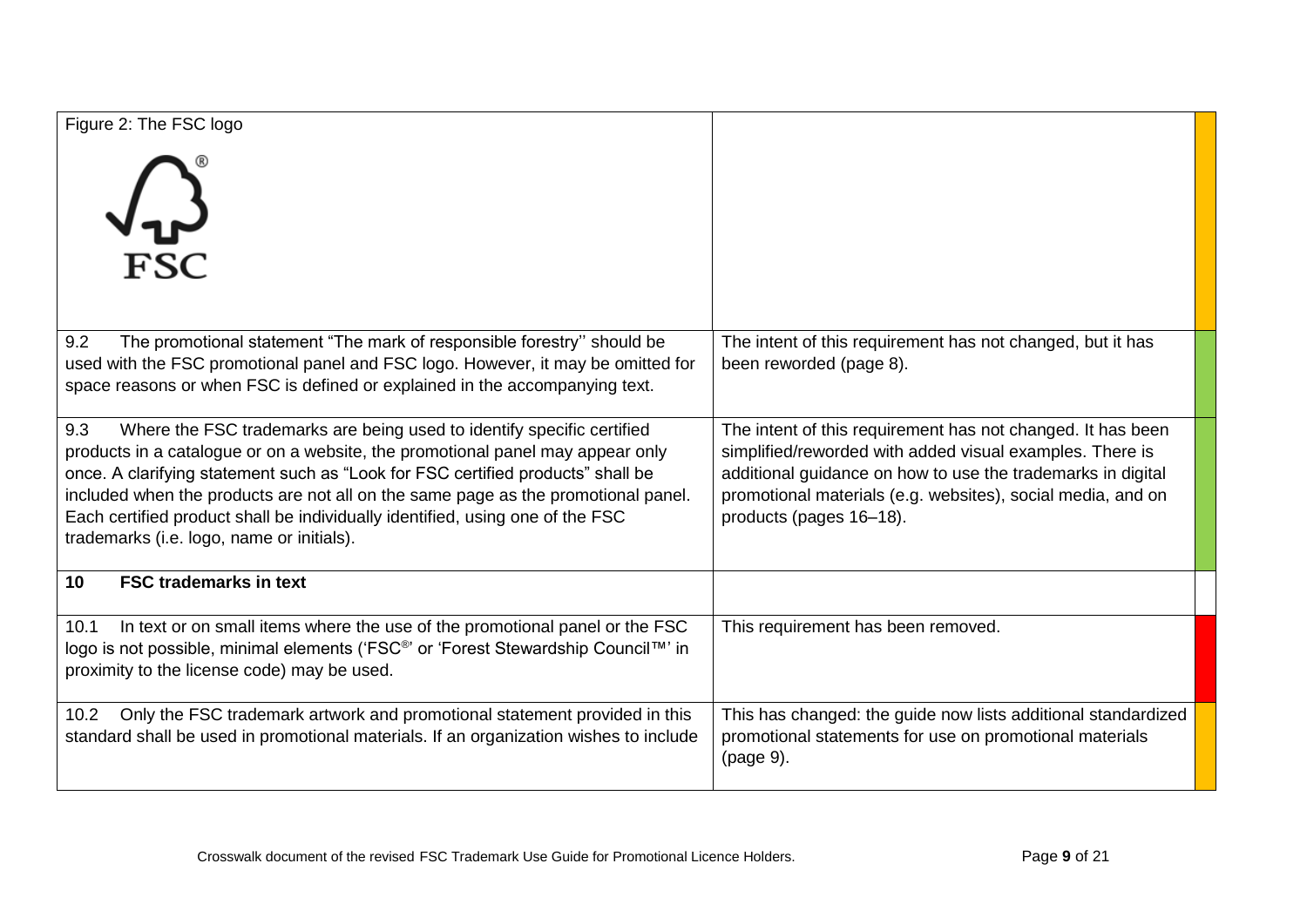| more information about FSC, this shall be submitted for approval to their TSP or<br>FSC International, as applicable.                                                  |                                                                                                                                 |
|------------------------------------------------------------------------------------------------------------------------------------------------------------------------|---------------------------------------------------------------------------------------------------------------------------------|
| The trademark symbols (® or ™ in superscript font), which represent the<br>10.3                                                                                        | The language for this requirement is clarified. The                                                                             |
| registration status of an FSC trademark in the country in which FSC promotional                                                                                        | requirement for the use of the ™ symbol has been changed                                                                        |
| materials are to be distributed (see Annex 1),                                                                                                                         | to a recommendation, and clarification on the number of uses<br>per material added. Reference to the registration status of the |
| shall accompany the use of the FSC logo.<br>a)                                                                                                                         | FSC trademarks is made to the FSC trademark portal and                                                                          |
|                                                                                                                                                                        | marketing toolkit (page 13).                                                                                                    |
| shall be added to the initials "FSC" or the name "Forest Stewardship Council"<br>b)<br>at its first or most prominent use in any text (e.g. FSC® or Forest Stewardship |                                                                                                                                 |
| Council <sup>™</sup> ).                                                                                                                                                |                                                                                                                                 |
|                                                                                                                                                                        |                                                                                                                                 |
| NOTE: For materials that are to be distributed internationally, the trademark symbol<br>used will depend on the location of the organization's headquarters.           |                                                                                                                                 |
| 10.4 In referring to FSC or to FSC certified products, the preferred term is                                                                                           | This requirement has been removed.                                                                                              |
| "responsible" rather than "sustainable", e.g. "responsible forestry" or "responsible                                                                                   |                                                                                                                                 |
| forest management".                                                                                                                                                    |                                                                                                                                 |
|                                                                                                                                                                        |                                                                                                                                 |
| NOTE: According to ISO 14021:1999 Paragraph 5.5: "The concepts involved in<br>sustainability are highly complex and still under study. At this time there are no       |                                                                                                                                 |
| definitive methods for measuring sustainability or confirming its accomplishment.                                                                                      |                                                                                                                                 |
| Therefore, no claim of achieving sustainability shall be made".                                                                                                        |                                                                                                                                 |
|                                                                                                                                                                        |                                                                                                                                 |
| 11<br>Size, font and placement requirements                                                                                                                            |                                                                                                                                 |
| The minimum size of the FSC logo in a promotional panel or without a<br>11.1                                                                                           | The minimum size has been reduced to 6 mm (page 12).                                                                            |
| background shall not be less than 10 mm measured from the top of the tree to base<br>of the letters "FSC".                                                             |                                                                                                                                 |
| In the following cases, the FSC logo may be used with a minimum size of 7<br>11.2                                                                                      | This requirement has been removed.                                                                                              |
| mm:                                                                                                                                                                    |                                                                                                                                 |
|                                                                                                                                                                        |                                                                                                                                 |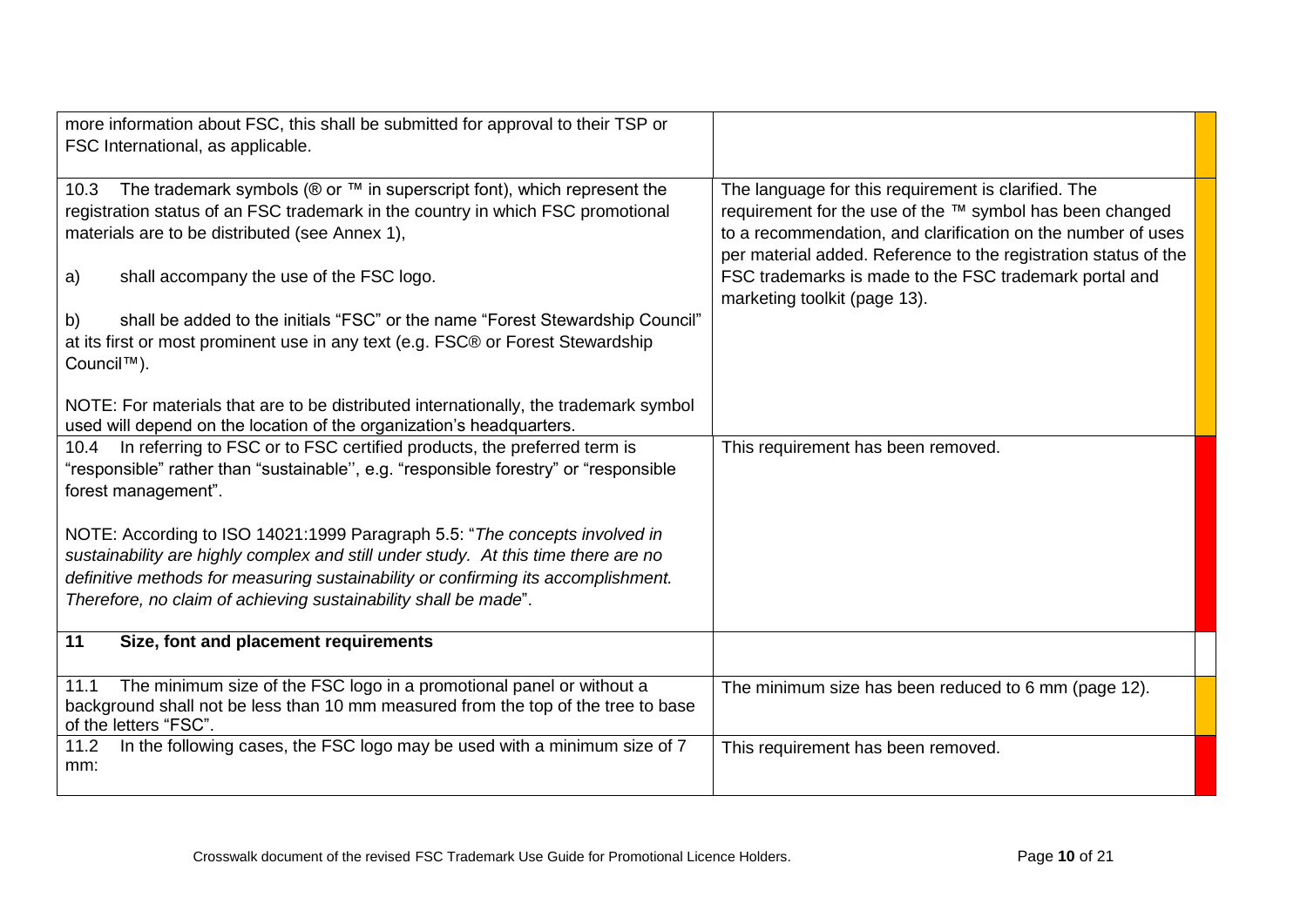| a)<br>The paper size is A5 or smaller.                                                                                                                                                                                                                                   |                                                                                                                                                                                                                                                      |
|--------------------------------------------------------------------------------------------------------------------------------------------------------------------------------------------------------------------------------------------------------------------------|------------------------------------------------------------------------------------------------------------------------------------------------------------------------------------------------------------------------------------------------------|
| The FSC logo is used to indicate individual FSC certified products (e.g. in<br>b)<br>catalogues or brochures).                                                                                                                                                           |                                                                                                                                                                                                                                                      |
| 11.3 There shall be enough clear space surrounding the promotional panel and/or<br>the FSC logo to ensure that it remains uncluttered. The minimum clear space is<br>calculated by using the height of the FSC initials of the logo (see Figure 3).                      | This requirement has been reworded with more proactive<br>language and with additional visual examples (page 12).                                                                                                                                    |
| Figure 3: Example of spacing                                                                                                                                                                                                                                             |                                                                                                                                                                                                                                                      |
| www.fsc.org<br><b>FSC® N000000</b><br>ю                                                                                                                                                                                                                                  |                                                                                                                                                                                                                                                      |
| All elements of the promotional panel shall be legible.<br>11.4                                                                                                                                                                                                          | The intent of the requirement has not changed (page 12).                                                                                                                                                                                             |
| Color requirements for the FSC promotional panel and the FSC logo<br>12                                                                                                                                                                                                  |                                                                                                                                                                                                                                                      |
| Positive green is the preferred standard color for the promotional panel,<br>12.1<br>which shall be reproduced in Pantone 626C (see Figure 4). Negative green or black<br>and white (positive or negative) may be used as an alternative (see Figure 5 and<br>Figure 6). | This requirement has been simplified with added flexibility to<br>reproduce the FSC trademarks in other colours as long they<br>provides a legible contrast (page 11). The standard colours<br>for FSC trademarks are visually represented (page 7). |
| Figure 4: Color Pantone 626C                                                                                                                                                                                                                                             |                                                                                                                                                                                                                                                      |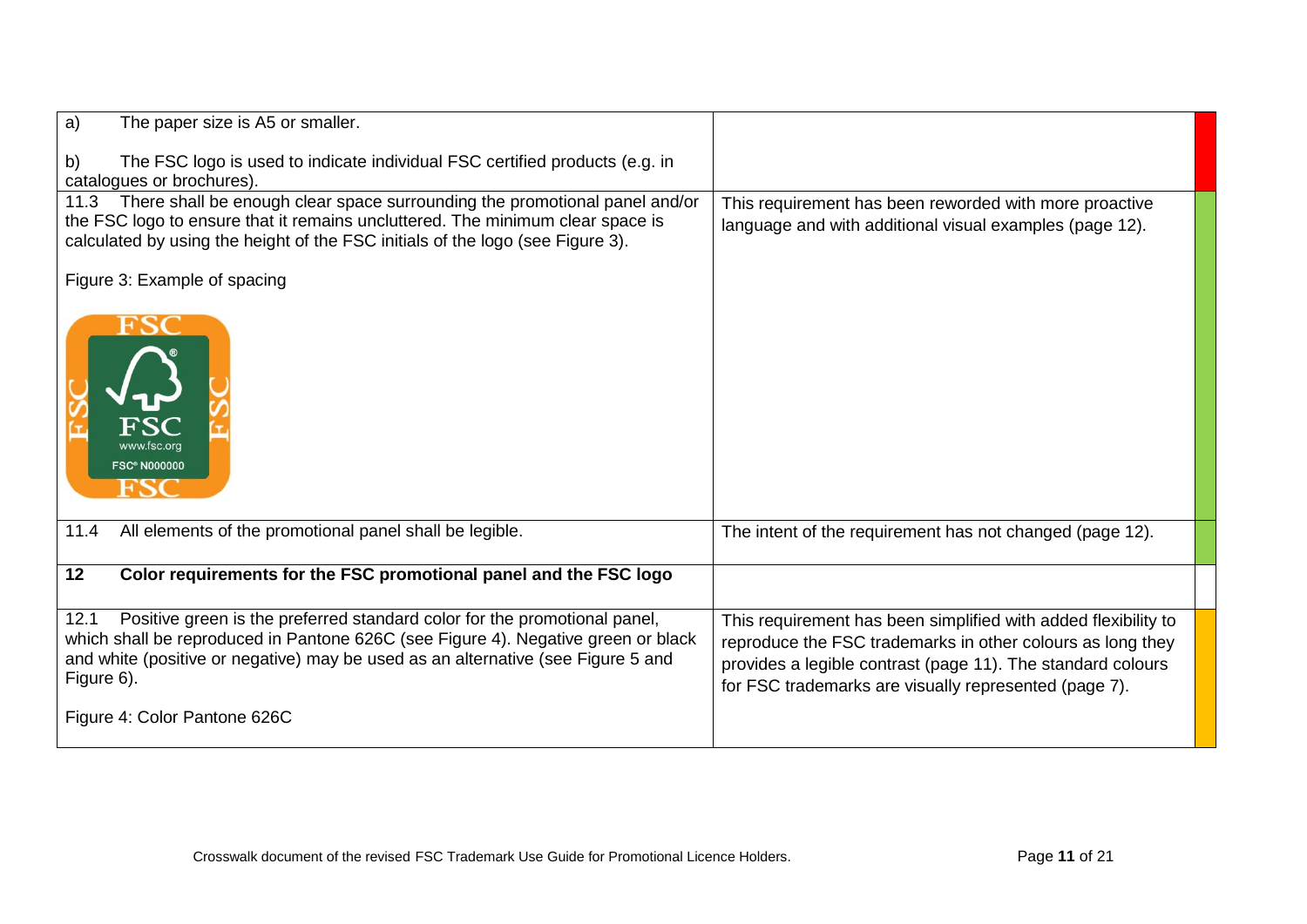| Pantone 626C                                                                                                                                                                                                                  |                                                                                                                                  |
|-------------------------------------------------------------------------------------------------------------------------------------------------------------------------------------------------------------------------------|----------------------------------------------------------------------------------------------------------------------------------|
| Figure 5: Standard FSC promotional panel colors                                                                                                                                                                               |                                                                                                                                  |
| FSC<br>FSC<br>www.fsc.org<br>www.fsc.org<br><b>FSC<sup>®</sup> N000000</b><br><b>FSC* N000000</b><br>The mark of<br>The mark of<br>The mark of<br>The mark of<br>esponsible forestr<br>sponsible forestr<br>sponsible forestr |                                                                                                                                  |
| Figure 6: Standard colors of the FSC logo                                                                                                                                                                                     |                                                                                                                                  |
| <b>FSC</b><br><b>FSC</b>                                                                                                                                                                                                      |                                                                                                                                  |
| If the printed item does not use green, black or white, the FSC promotional<br>12.2                                                                                                                                           |                                                                                                                                  |
| panel and the FSC logo may be produced using the darkest available color,<br>provided that the contrast allows for legibility.                                                                                                | These requirements have not changed, but has been<br>reworded for clarity and there are additional visual examples<br>(page 13). |
| When none of the above options are possible, the FSC promotional panel<br>12.3<br>may appear transparent on a solid colored, non-patterned background, provided that<br>the contrast allows for legibility.                   |                                                                                                                                  |
| NOTE: The FSC promotional panel elements or logo can also be used in white on a<br>dark and solid non-patterned background, provided the contrast allows for legibility.                                                      |                                                                                                                                  |
| Restrictions for the use of the FSC trademarks<br>13                                                                                                                                                                          |                                                                                                                                  |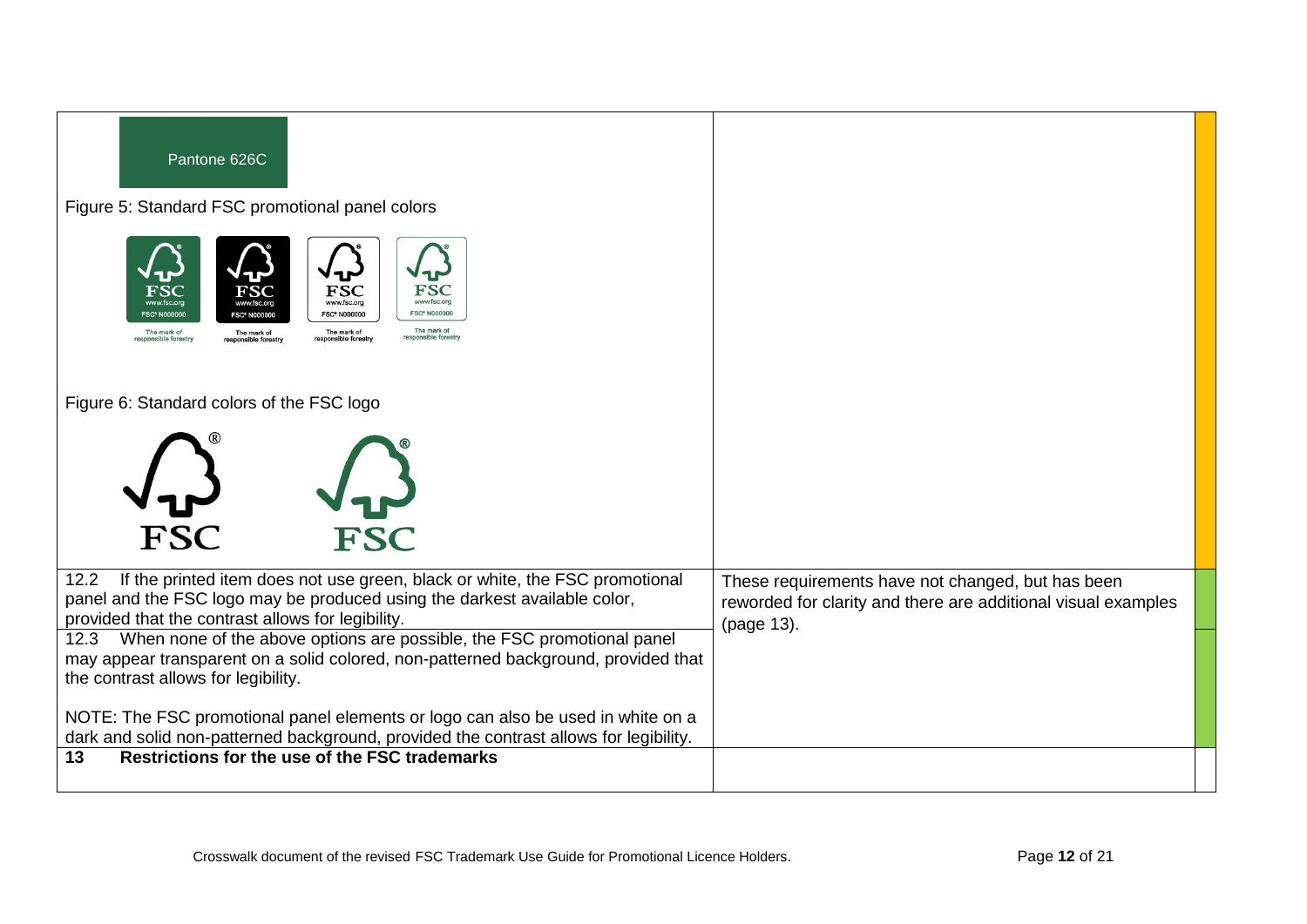| 13.1         | Non-certified organizations shall not:                                                 | These requirements have been reworded using more positive       |
|--------------|----------------------------------------------------------------------------------------|-----------------------------------------------------------------|
|              |                                                                                        | and proactive language (pages 22 and 23).                       |
| a)           | Apply the FSC labels to any product or packaging                                       |                                                                 |
| b)           | Include any information about FSC certification of products in its sales and           |                                                                 |
|              | delivery documents                                                                     |                                                                 |
| C)           | Use the FSC trademarks as part of a product name                                       |                                                                 |
| d)           | Create or use any designs or promotional artwork similar to the FSC logo               |                                                                 |
|              | and labels                                                                             |                                                                 |
| e)           | Use any certificate holder's product labels or promotional panel in any                |                                                                 |
|              | promotional materials.                                                                 |                                                                 |
| 13.2         | Organizations other than certification bodies and their affiliate offices shall        | The requirement has changed from the previous version of        |
|              | not use the FSC trademarks for promotional purposes on any stationery including        | the standard; the note regarding Certification bodies and their |
|              | business cards or at the top of document templates or publicity materials.             | affiliate offices has been removed.                             |
| 13.3         | Non-certified organizations shall not use the FSC on-product labels.                   | These requirements have been reworded using more positive       |
|              | However, in exceptional circumstances, organizations may be authorized to use an       | and proactive language (pages 22 and 23).                       |
|              | example of the FSC on-product labels for educational purposes with prior approval      |                                                                 |
|              | from their TSP                                                                         |                                                                 |
| 13.4         | Organizations shall not use the FSC on-product labels in promotional                   |                                                                 |
|              | materials affixed to any products or their packaging. They may, however, affix         |                                                                 |
|              | promotional materials to the certified product following the graphic rules provided in |                                                                 |
|              | this standard.                                                                         |                                                                 |
|              |                                                                                        |                                                                 |
|              | NOTE: In-store and website promotions should take care to avoid giving the             |                                                                 |
|              | impression that products without an FSC on-product label are also FSC certified        |                                                                 |
|              | (e.g. other uncertified garden furniture on display in the same retail location).      |                                                                 |
|              | Appropriate staff training is advised.                                                 |                                                                 |
| 13.5         | The following are not allowed (see Figure 7):                                          | These requirements have been reworded using more positive       |
| a)           | Changing the proportions of the FSC promotional panel or the FSC logo                  | and proactive language, and updated visual examples have        |
| b)           | Changing or adding contents to the FSC promotional panel                               | been used (page 22).                                            |
| $\mathbf{c}$ | Making the FSC logo appear to be part of other information, such as                    |                                                                 |
|              | environmental claims not relevant to FSC certification                                 |                                                                 |
| d)           | Placing the FSC logo within another border or background                               |                                                                 |
| e)           | Using more than two colors on the FSC promotional panel                                |                                                                 |
| f)           | Changing the shape of the border or background of the FSC promotional                  |                                                                 |
|              | panel                                                                                  |                                                                 |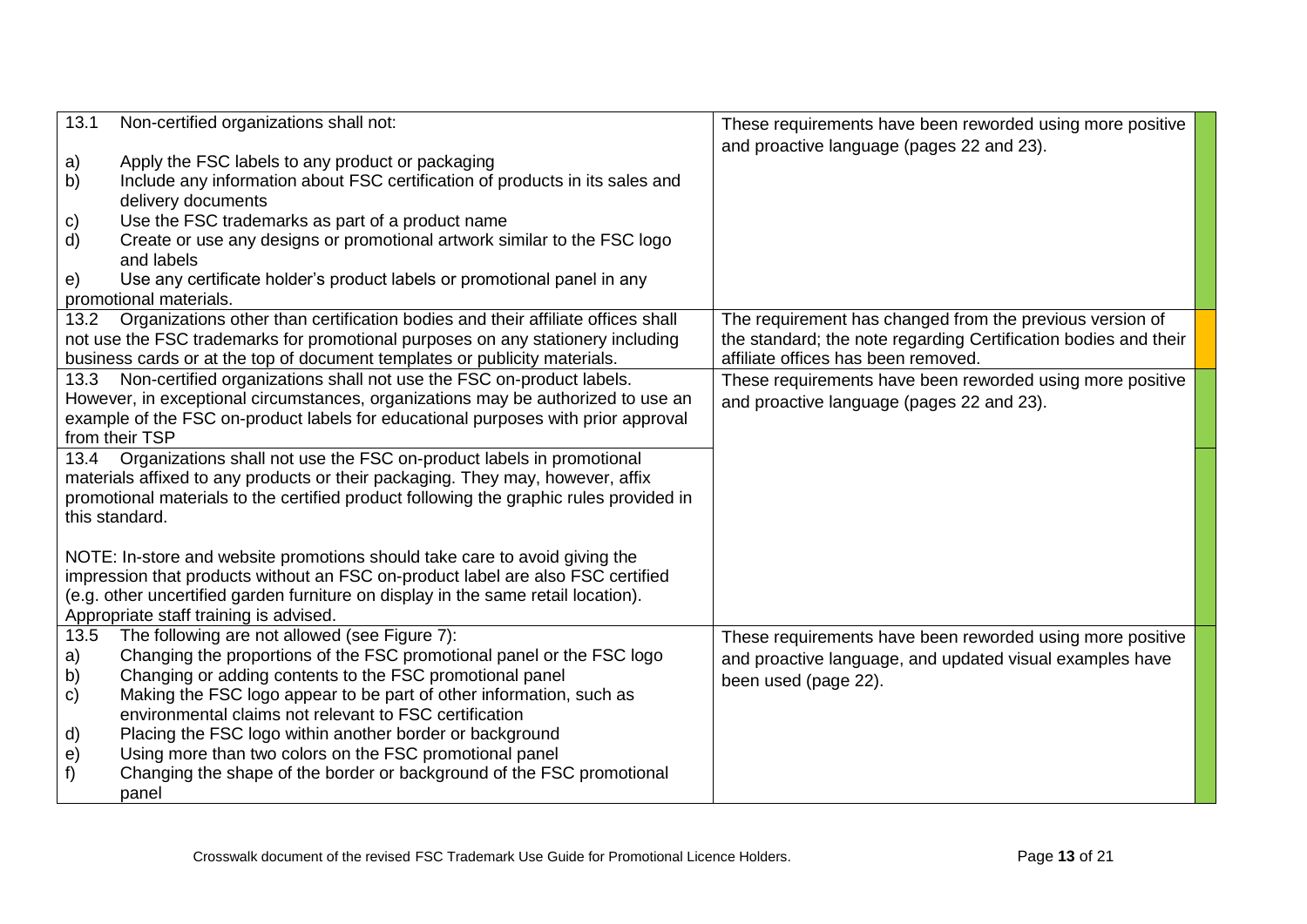| Rotating the FSC promotional panel or the FSC logo<br>g)<br>$\overline{h}$ )<br>Violating the clear space around the FSC promotional panel or the FSC logo<br>Combining the FSC promotional panel or the FSC logo with the user's own<br>i)<br>branding in a way which implies association<br>Placing the FSC logo or the FSC promotional panel on a strongly patterned<br>j)<br>background or image or using the FSC logo as a watermark. |                                                                                                                                                                                          |
|--------------------------------------------------------------------------------------------------------------------------------------------------------------------------------------------------------------------------------------------------------------------------------------------------------------------------------------------------------------------------------------------------------------------------------------------|------------------------------------------------------------------------------------------------------------------------------------------------------------------------------------------|
| Figure 7: examples of unacceptable uses<br>F<br>is û<br>G<br>$F\overline{S}C$<br>Text<br>text<br>text<br>The mark of<br>The mark of<br>The mark of<br>esponsible forest                                                                                                                                                                                                                                                                    |                                                                                                                                                                                          |
| h)<br>Text text<br>text text<br>ext text<br>$_{\mathrm{FSC}}$<br>The mark of                                                                                                                                                                                                                                                                                                                                                               |                                                                                                                                                                                          |
| ANNEX 1: TRADEMARK REGISTRATIONS BY COUNTRY AND MARK                                                                                                                                                                                                                                                                                                                                                                                       | Annex A has been removed. The trademark registration list is<br>available on the <b>FSC Trademark Portal</b> and <b>Marketing and</b><br>Communications Toolkit for reference (page 13). |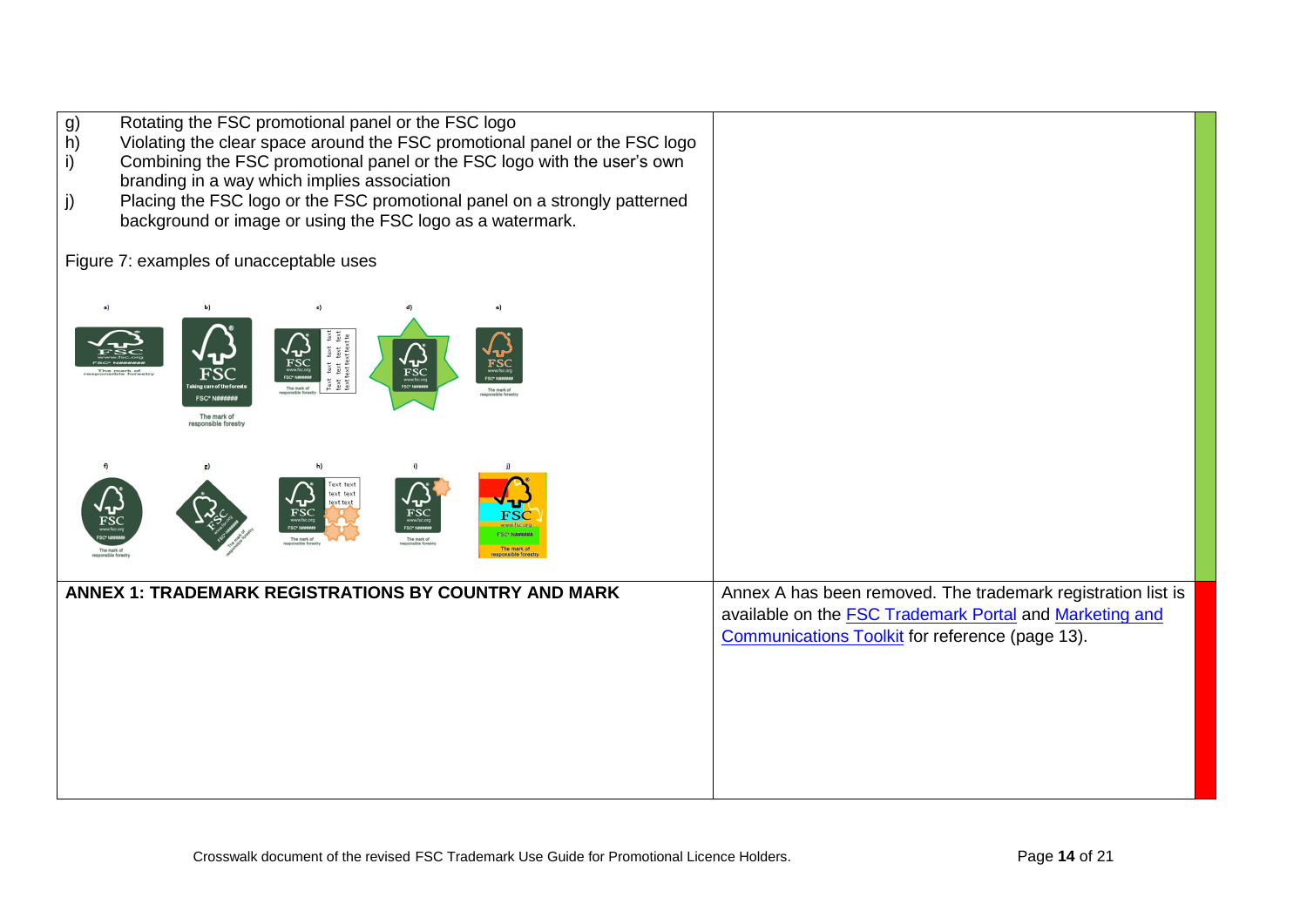| υνιινια                                                                                                                                                    |                                                                                                                                                                                                                                                                                                                                                                                    | ∾              | ∾              | ⋓                                                          |  |  |
|------------------------------------------------------------------------------------------------------------------------------------------------------------|------------------------------------------------------------------------------------------------------------------------------------------------------------------------------------------------------------------------------------------------------------------------------------------------------------------------------------------------------------------------------------|----------------|----------------|------------------------------------------------------------|--|--|
| Brazil                                                                                                                                                     |                                                                                                                                                                                                                                                                                                                                                                                    | ®              | ®              | ®                                                          |  |  |
| Canada                                                                                                                                                     |                                                                                                                                                                                                                                                                                                                                                                                    | $^{\circ}$     | ®              | ®                                                          |  |  |
| China                                                                                                                                                      |                                                                                                                                                                                                                                                                                                                                                                                    | ®              | ®              | ®                                                          |  |  |
| European<br>Union<br>(EU)                                                                                                                                  | Austria, Belgium, Bulgaria,<br>Cyprus <sup>1</sup> , Czech Republic,<br>Denmark <sup>2</sup> , Estonia, Finland <sup>3</sup> ,<br>France <sup>4</sup> , Germany, Greece,<br>Hungary, Ireland, Italy, Latvia,<br>Lithuania, Luxembourg, Malta,<br>The Netherlands <sup>5</sup> , Poland,<br>Portugal <sup>6</sup> , Romania, Slovakia,<br>Slovenia, Spain <sup>7</sup> , Sweden and | ®              | ®              | ®                                                          |  |  |
|                                                                                                                                                            | the United Kingdom                                                                                                                                                                                                                                                                                                                                                                 |                |                |                                                            |  |  |
| Japan                                                                                                                                                      |                                                                                                                                                                                                                                                                                                                                                                                    | ®              | ®              | ®                                                          |  |  |
| Mexico                                                                                                                                                     |                                                                                                                                                                                                                                                                                                                                                                                    | ®              | ⊛              | ®                                                          |  |  |
| New Zealand                                                                                                                                                |                                                                                                                                                                                                                                                                                                                                                                                    | $^{\circ}$     | ⊛              | ◉                                                          |  |  |
| Peru                                                                                                                                                       |                                                                                                                                                                                                                                                                                                                                                                                    | ◉              | ⊛              | <b>TM</b>                                                  |  |  |
| Russia                                                                                                                                                     |                                                                                                                                                                                                                                                                                                                                                                                    | $^{\circ}$     | <b>TM</b>      | ®                                                          |  |  |
| Switzerland                                                                                                                                                |                                                                                                                                                                                                                                                                                                                                                                                    | $^{\circ}$     | ®              | ®                                                          |  |  |
| USA <sup>8</sup>                                                                                                                                           |                                                                                                                                                                                                                                                                                                                                                                                    | ®<br><b>TM</b> | ®<br><b>TM</b> | <b>TM</b><br><b>TM</b>                                     |  |  |
| Other countries <sup>9</sup>                                                                                                                               |                                                                                                                                                                                                                                                                                                                                                                                    |                |                |                                                            |  |  |
| Updated: February 2012                                                                                                                                     |                                                                                                                                                                                                                                                                                                                                                                                    |                |                |                                                            |  |  |
|                                                                                                                                                            | Requirements for use of the Forests-for-All-Forever trademarks by non-                                                                                                                                                                                                                                                                                                             |                |                |                                                            |  |  |
|                                                                                                                                                            | certificate holders - FSC-ADV-50-005 (V1-0)                                                                                                                                                                                                                                                                                                                                        |                |                |                                                            |  |  |
| 1.<br><b>General requirements</b>                                                                                                                          |                                                                                                                                                                                                                                                                                                                                                                                    |                |                |                                                            |  |  |
| The Forest Stewardship Council A.C. (FSC AC) is the owner of the Forests-<br>1.1<br>for-All-Forever trademarks and any official language versions thereof. |                                                                                                                                                                                                                                                                                                                                                                                    |                |                | This advice has been incorporated into the guide (page 6). |  |  |
| Forests-for-All-Forever trademarks in English:                                                                                                             |                                                                                                                                                                                                                                                                                                                                                                                    |                |                |                                                            |  |  |
| Full<br>b) Logo-and-text<br>a)                                                                                                                             |                                                                                                                                                                                                                                                                                                                                                                                    |                |                |                                                            |  |  |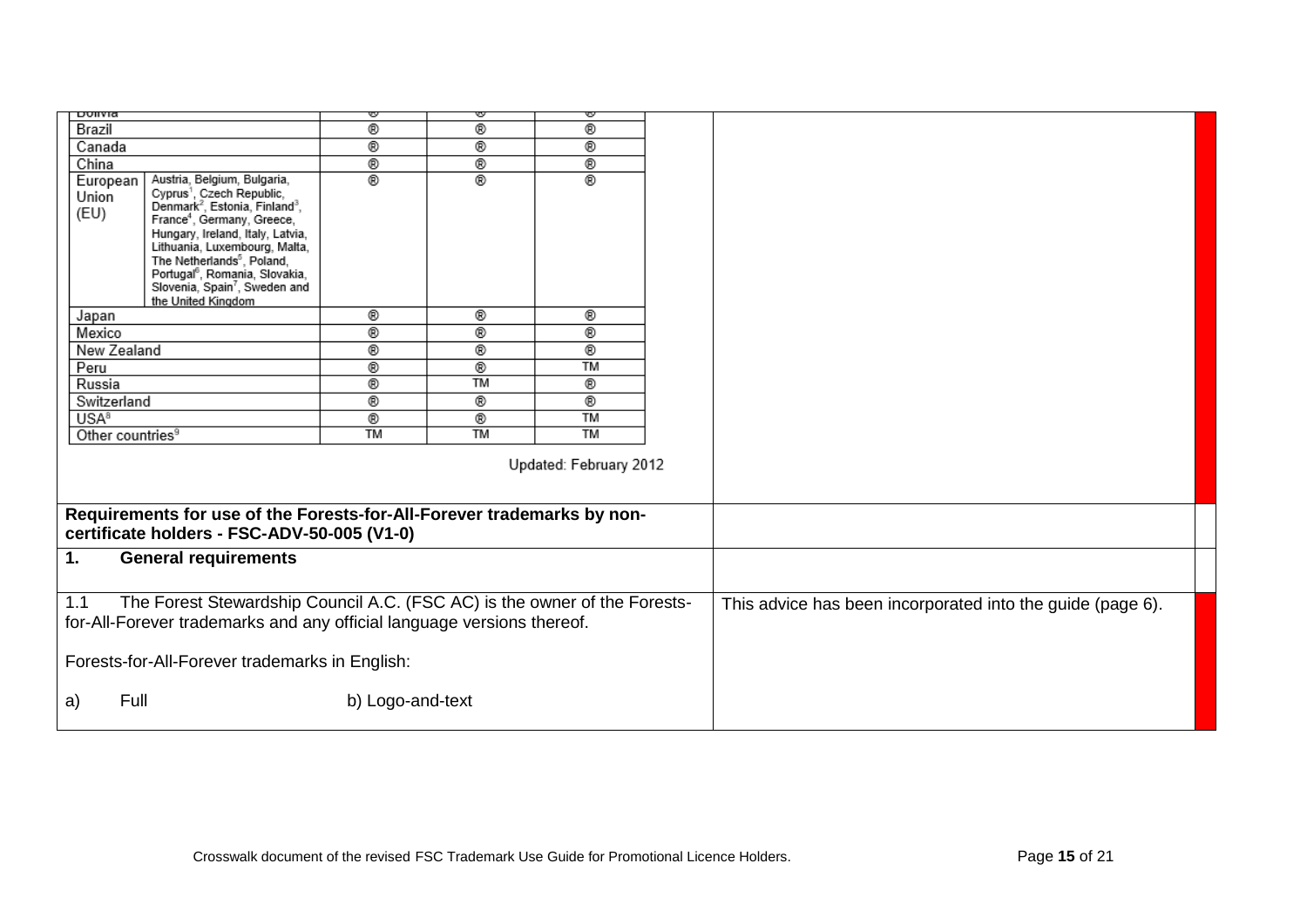| In order to use the Forests-for-All-Forever trademarks, the organization shall<br>1.2<br>have either signed an amendment to a valid trademark license agreement covering<br>the use of the Forests-for-All-Forever trademarks, or signed a trademark license<br>agreement covering the use of all the FSC trade-marks.                                                                                                                                                                                               | This requirement has been removed from here as this is a<br>duplication of an existing requirement (page 4). |
|----------------------------------------------------------------------------------------------------------------------------------------------------------------------------------------------------------------------------------------------------------------------------------------------------------------------------------------------------------------------------------------------------------------------------------------------------------------------------------------------------------------------|--------------------------------------------------------------------------------------------------------------|
| Users shall not translate or change any elements of the Forests-for-All-<br>1.3<br>Forever trademarks.                                                                                                                                                                                                                                                                                                                                                                                                               | This requirement has been reworded for clarity with visual<br>examples (pages 14 and 22).                    |
| All requirements for use of the FSC trademarks in standard FSC-STD-50-002<br>1.4<br>(V1-0) shall apply, unless stated otherwise in this advice note.                                                                                                                                                                                                                                                                                                                                                                 | This requirement has been removed and is not included in<br>the guide.                                       |
| The English version of the trademarks may be used in all countries. The<br>1.5<br>symbol used with the trademark shall reflect the registration status of the trademark<br>in the intended country of distribution. The registration status of the FSC trademarks<br>for the respective country is listed in Annex 1 of FSC-STD-50-002.<br>The official language versions of the Forests-for-All-Forever trademarks shall<br>1.6<br>be used only in countries stipulated in Annex 1 with the respective registration | These requirements have been reworded for clarity, and<br>visual examples added (page 14).                   |
| symbol.<br>NOTE: Annex 1 is a living document that is updated periodically as the registration<br>process of the marks proceeds. Please look for updated versions of the document in<br><b>FSC Trademark Portal.</b>                                                                                                                                                                                                                                                                                                 |                                                                                                              |
| Translation of the strapline 'Forests for All Forever' may be used in text<br>1.7<br>format within the messaging and/or below the trademark, respecting the exclusion<br>zones. The approved translations for this purpose can be found at<br>www.marketingtoolkit.fsc.org in the downloads section.                                                                                                                                                                                                                 | This requirement has been reworded for clarity with visual<br>examples (page 14).                            |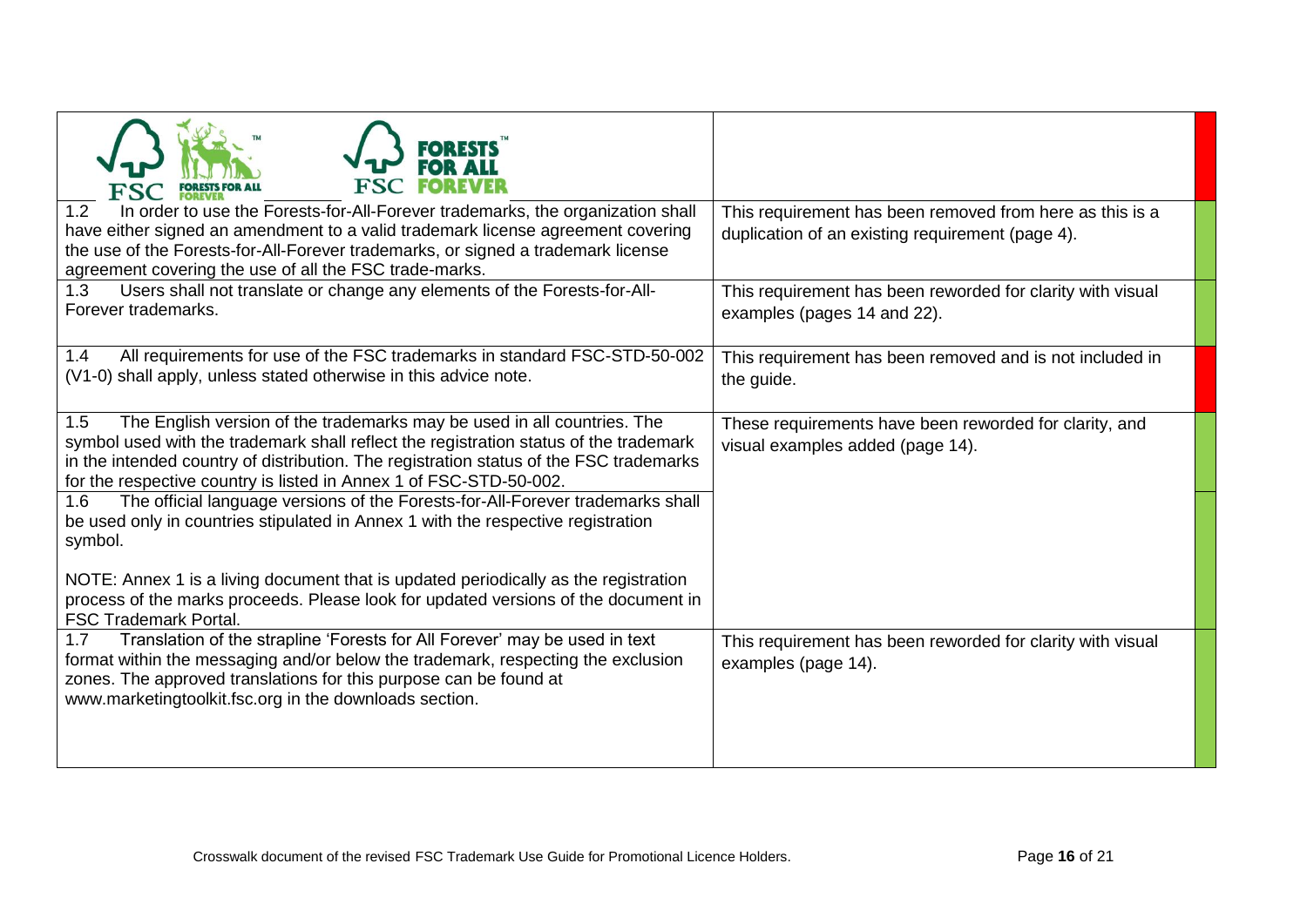| (translated strapline)                                                                                                                                                                                                                                                                                                                                                                       |                                                                                                                    | (translated strapline)                                                                                                                                              |                                                                                                                                                                                    |
|----------------------------------------------------------------------------------------------------------------------------------------------------------------------------------------------------------------------------------------------------------------------------------------------------------------------------------------------------------------------------------------------|--------------------------------------------------------------------------------------------------------------------|---------------------------------------------------------------------------------------------------------------------------------------------------------------------|------------------------------------------------------------------------------------------------------------------------------------------------------------------------------------|
| When the Forests-for-All-Forever trademarks are used on promotional<br>1.8<br>materials, the following elements shall be included in addition to the trademark:<br>a clear reference to the specific product(s) being promoted, and/or FSC-<br>related messaging about forests, examples of messaging can be found at<br>marketingtoolkit.fsc.org, and<br>FSC trademark license code.<br>ii. |                                                                                                                    |                                                                                                                                                                     | This requirement has been reworded for clarity, and a visual<br>example added. The requirement of referencing the specific<br>product(s) being promoted has been removed (page 8). |
| 2.<br><b>Graphic rules</b>                                                                                                                                                                                                                                                                                                                                                                   |                                                                                                                    |                                                                                                                                                                     |                                                                                                                                                                                    |
| 2.1.<br>shall be<br>30mm width for the full mark<br>a)<br>b)                                                                                                                                                                                                                                                                                                                                 | The minimum size for the Forests-for-All-Forever trademarks when printed<br>23mm width for the logo-and-text mark. | The size requirements for the 'Forests for All Forever' marks<br>have been changed to recommended size of 10 mm and to<br>be no less than 6 mm in height (page 12). |                                                                                                                                                                                    |
| 30mm                                                                                                                                                                                                                                                                                                                                                                                         | 23mm                                                                                                               |                                                                                                                                                                     |                                                                                                                                                                                    |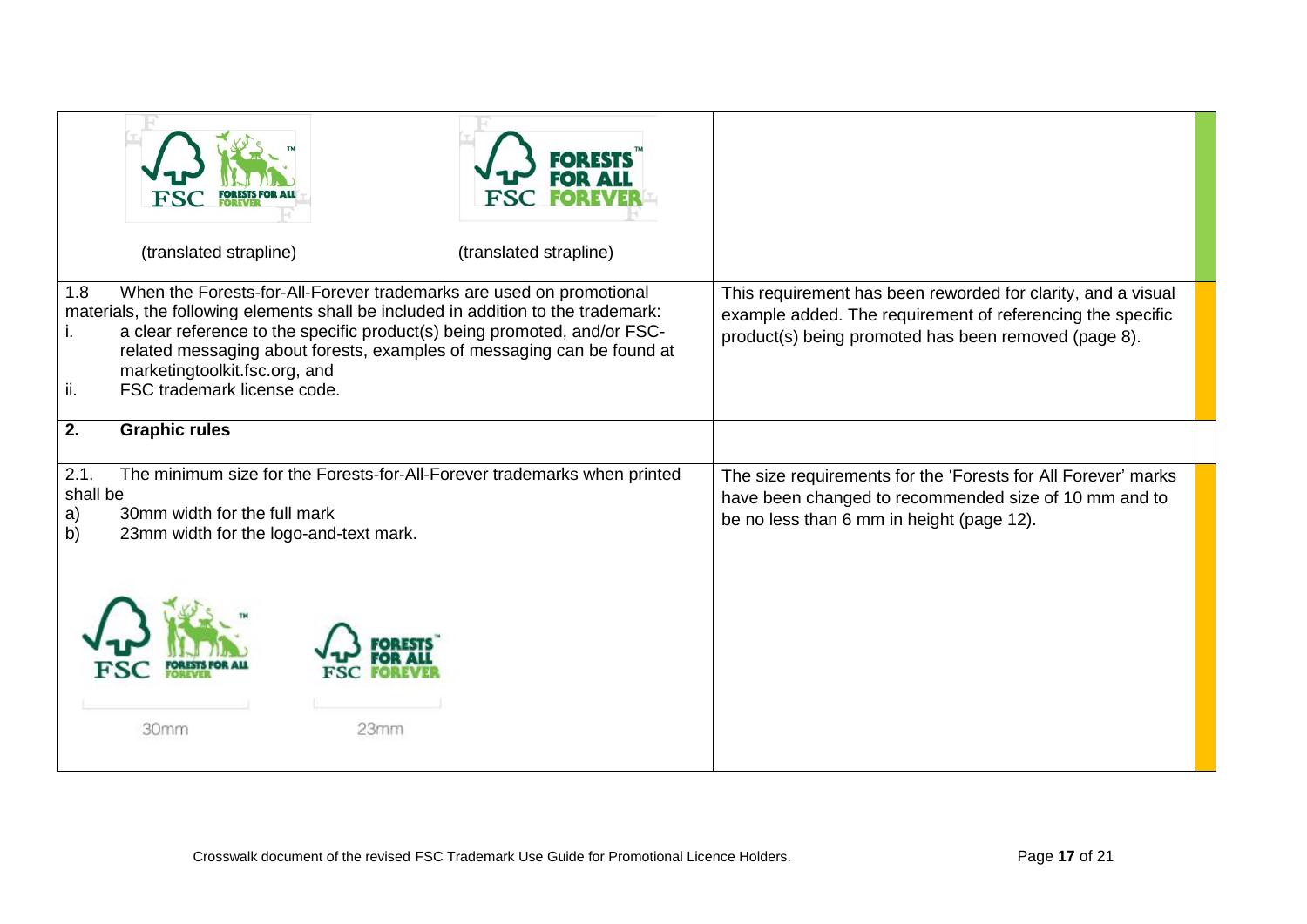| 2.2.<br>The minimum size for the Forests-for-All-Forever trade-marks when used on | This requirement has been removed and is not included in  |
|-----------------------------------------------------------------------------------|-----------------------------------------------------------|
| screen shall be                                                                   | the guide.                                                |
| 150px width for the full mark<br>a)                                               |                                                           |
| 100px width for the logo-and-text mark.<br>b)<br><b>FSC</b>                       |                                                           |
| 150px<br>100px                                                                    |                                                           |
| 2.3.<br>Allowed color variations for the marks shall be                           | The requirement has been updated using more proactive and |
| Dark and light green<br>a)                                                        | less-restrictive language (page 7).                       |
| IO)<br><b>FORESTS FOR ALL<br/>FOREVER</b><br>FSC                                  |                                                           |
| White and light green<br>b)                                                       |                                                           |
| пo<br><b>FSC</b><br>FO<br><b>FORESTS FOR ALL</b><br><b>FOREVER</b>                |                                                           |
| White and dark green<br>$\mathsf{c})$                                             |                                                           |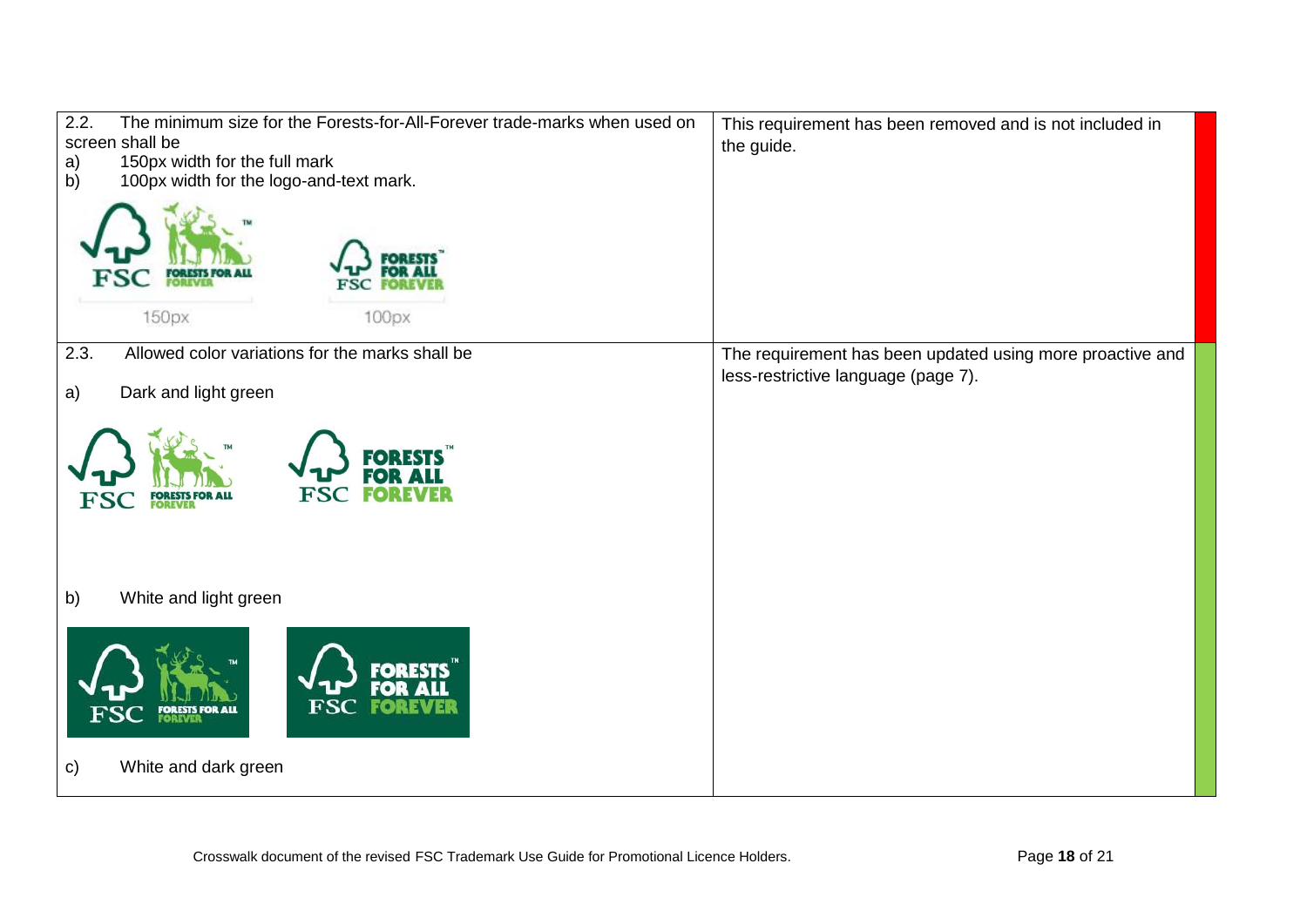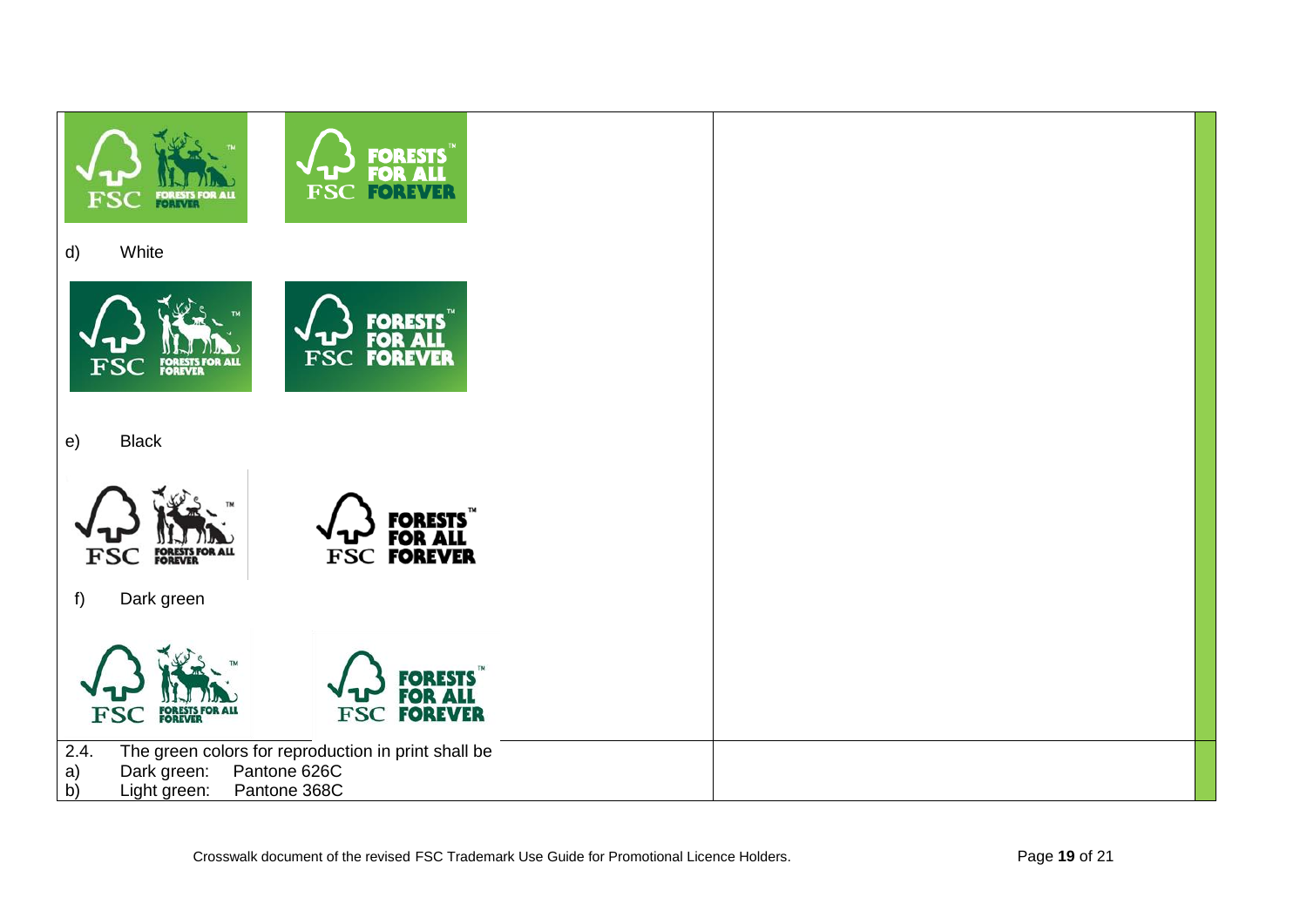| 2.5.<br>The green colors for reproduction on screen shall be<br>Dark green:<br>R0 G92 B66<br>a)<br>R114 G191 B66<br>Light green:<br>b)                   | These requirements have been rewritten in much simpler<br>language (page 7).                                       |
|----------------------------------------------------------------------------------------------------------------------------------------------------------|--------------------------------------------------------------------------------------------------------------------|
| 2.6.<br>No other colors shall be used; the marks shall not be re-produced if required<br>colors are not available for printed material or on screen.     | This requirement has been rewritten with more proactive<br>language (page 7).                                      |
| There shall be enough clear space surrounding the marks. The minimum<br>2.7.<br>space is calculated by using the height of the FSC initials on the logo. | This requirement has been rewritten with more proactive<br>language and with additional visual examples (page 12). |
| 2.8.<br>The marks shall not be placed on background that interferes with the design,<br>or could be misleading about what they refer to.                 | The requirement has not changed, but reworded for clarity<br>and with additional visual examples (page 13).        |
|                                                                                                                                                          |                                                                                                                    |
|                                                                                                                                                          | New draft requirements/guidance                                                                                    |
|                                                                                                                                                          | <b>Promotional text</b>                                                                                            |
|                                                                                                                                                          | Includes guidance on how to describe products with FSC<br>claims with suggested standardized template texts.       |
|                                                                                                                                                          | <b>Making procurement claims</b>                                                                                   |